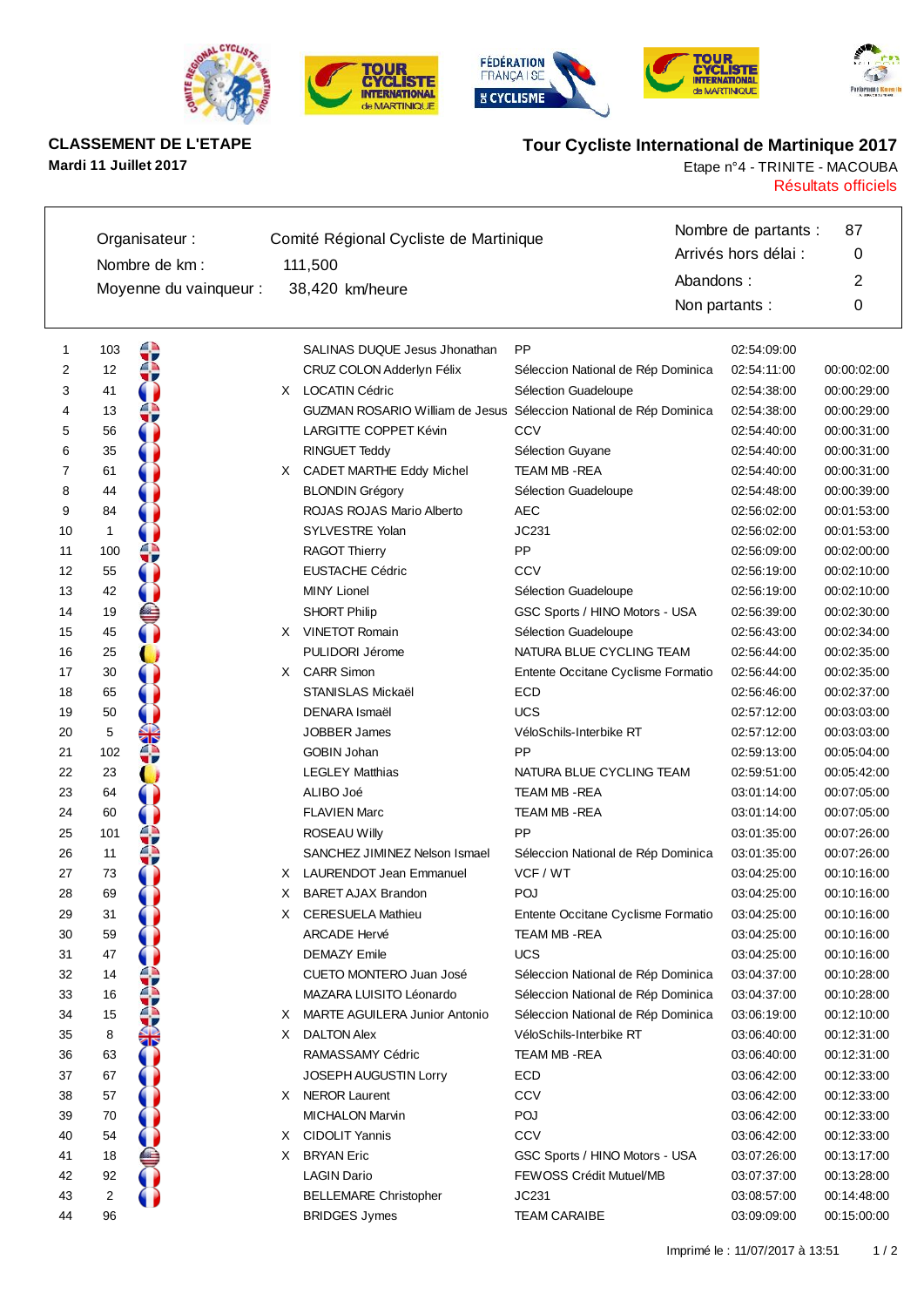|    |     |                                    |    |                               | VéloSchils-Interbike RT            |             | 00:15:00:00 |
|----|-----|------------------------------------|----|-------------------------------|------------------------------------|-------------|-------------|
| 45 | 10  | $\frac{1}{\sqrt{2}}$               |    | X SERGENT Guillaume           |                                    | 03:09:09:00 |             |
| 46 | 71  |                                    | X. | <b>TOUSSAINT Damien</b>       | POJ                                | 03:11:06:00 | 00:16:57:00 |
| 47 | 48  |                                    |    | <b>LAURENT Mickaël</b>        | <b>UCS</b>                         | 03:11:06:00 | 00:16:57:00 |
| 48 | 74  |                                    |    | X LAURIN Morgan               | VCF / WT                           | 03:11:06:00 | 00:16:57:00 |
| 49 | 104 |                                    |    | ETIENNAR Jonathan             | PP                                 | 03:11:06:00 | 00:16:57:00 |
| 50 | 82  |                                    |    | LABEJOF Jordan                | <b>AEC</b>                         | 03:11:25:00 | 00:17:16:00 |
| 51 | 32  |                                    | X. | LOUBEAU Guillaume             | Entente Occitane Cyclisme Formatio | 03:11:47:00 | 00:17:38:00 |
| 52 | 29  |                                    | X. | <b>CARMOUZE Quentin</b>       | Entente Occitane Cyclisme Formatio | 03:12:11:00 | 00:18:02:00 |
| 53 | 46  |                                    |    | JEAN-JACQUES Kenny            | Sélection Guadeloupe               | 03:12:14:00 | 00:18:05:00 |
| 54 | 43  |                                    |    | <b>ERRIN Grégory</b>          | Sélection Guadeloupe               | 03:12:14:00 | 00:18:05:00 |
| 55 | 33  |                                    |    | X MALBREIL Romain             | Entente Occitane Cyclisme Formatio | 03:12:14:00 | 00:18:05:00 |
| 56 | 28  |                                    |    | <b>WEAVER Rolly</b>           | NATURA BLUE CYCLING TEAM           | 03:12:14:00 | 00:18:05:00 |
| 57 | 27  |                                    |    | VAUBOURZEUX Thomas            | NATURA BLUE CYCLING TEAM           | 03:13:33:00 | 00:19:24:00 |
| 58 | 26  |                                    |    | <b>ROELANDTS Rutger</b>       | NATURA BLUE CYCLING TEAM           | 03:13:33:00 | 00:19:24:00 |
| 59 | 36  |                                    |    | <b>APINSA Cliff</b>           | Sélection Guyane                   | 03:13:33:00 | 00:19:24:00 |
| 60 | 40  |                                    |    | <b>DANTIN Ludovic</b>         | Sélection Guyane                   | 03:14:08:00 | 00:19:59:00 |
| 61 | 38  |                                    |    | <b>GRINVILLES James</b>       | Sélection Guyane                   | 03:14:08:00 | 00:19:59:00 |
| 62 | 39  |                                    |    | DE NAYS-CANDAU Patrice        | Sélection Guyane                   | 03:14:41:00 | 00:20:32:00 |
| 63 | 62  |                                    |    | FLORIMOND Jean Christophe     | <b>TEAM MB -REA</b>                | 03:18:17:00 | 00:24:08:00 |
| 64 | 20  |                                    |    | <b>KELLY Jesse</b>            | GSC Sports / HINO Motors - USA     | 03:18:17:00 | 00:24:08:00 |
| 65 | 34  |                                    |    | X PINTOS-DUPUY Hugo           | Entente Occitane Cyclisme Formatio | 03:19:37:00 | 00:25:28:00 |
| 66 | 81  |                                    |    | HIPPOLYTE Christopher         | <b>AEC</b>                         | 03:22:41:00 | 00:28:32:00 |
| 67 | 75  |                                    |    | X NUBUL Owan                  | VCF / WT                           | 03:24:40:00 | 00:30:31:00 |
| 68 | 90  |                                    |    | <b>VENTURA Marvin</b>         | WT                                 | 03:24:40:00 | 00:30:31:00 |
| 69 | 85  |                                    |    | <b>CAREME VULCAIN Camille</b> | WT                                 | 03:25:15:00 | 00:31:06:00 |
| 70 | 77  |                                    |    | X CAYROU Allan                | VCF / WT                           | 03:26:19:00 | 00:32:10:00 |
| 71 | 49  |                                    |    | <b>DENARA Denis</b>           | <b>UCS</b>                         | 03:26:20:00 | 00:32:11:00 |
| 72 | 78  |                                    |    | X CLERY Sullyvan              | VCF / WT                           | 03:30:12:00 | 00:36:03:00 |
| 73 | 79  |                                    |    | DELY Jérémie                  | AEC                                | 03:30:12:00 | 00:36:03:00 |
| 74 | 93  |                                    | X. | NOSEL Jordan                  | <b>FEWOSS Crédit Mutuel/MB</b>     | 03:36:19:00 | 00:42:10:00 |
| 75 | 95  |                                    |    | NORBERT Andrew                | <b>TEAM CARAIBE</b>                | 03:36:20:00 | 00:42:11:00 |
| 76 | 37  |                                    |    | X TSANG YEE MOI Terry         | Sélection Guyane                   | 03:36:55:00 | 00:42:46:00 |
| 77 | 53  |                                    |    | <b>CESAIRE Josny</b>          | <b>CCV</b>                         | 03:36:55:00 | 00:42:46:00 |
| 78 | 89  |                                    |    | PUISARD Elyson                | WT                                 | 03:36:56:00 | 00:42:47:00 |
| 79 | 76  |                                    |    | <b>HUMBERT Max</b>            | VCF / WT                           | 03:36:56:00 | 00:42:47:00 |
| 80 | 17  |                                    |    | X MAY Jefferey                | GSC Sports / HINO Motors - USA     | 03:40:23:00 | 00:46:14:00 |
| 81 | 22  | September                          |    | <b>MOLOY Naveen</b>           | GSC Sports / HINO Motors - USA     | 03:44:20:00 | 00:50:11:00 |
| 82 | 9   |                                    | X. | <b>JONES Oliver</b>           | VéloSchils-Interbike RT            | 03:44:20:00 | 00:50:11:00 |
| 83 | 7   |                                    | X. | <b>MCMURDO Max</b>            | VéloSchils-Interbike RT            | 03:44:20:00 | 00:50:11:00 |
| 84 | 88  |                                    |    | <b>ORFEVRES Georges</b>       | WT                                 | 03:44:20:00 | 00:50:11:00 |
| 85 | 87  |                                    |    | <b>MAUDET Laurent</b>         | WT                                 | 03:44:21:00 | 00:50:12:00 |
|    |     | Abandons, Non Partants et Eliminés |    |                               |                                    |             |             |

#### $\bigcirc$  SCHEPPS Adam GSC Sports / HINO Motors - USA HIPPOLYTE Kévin AEC

DNF DNF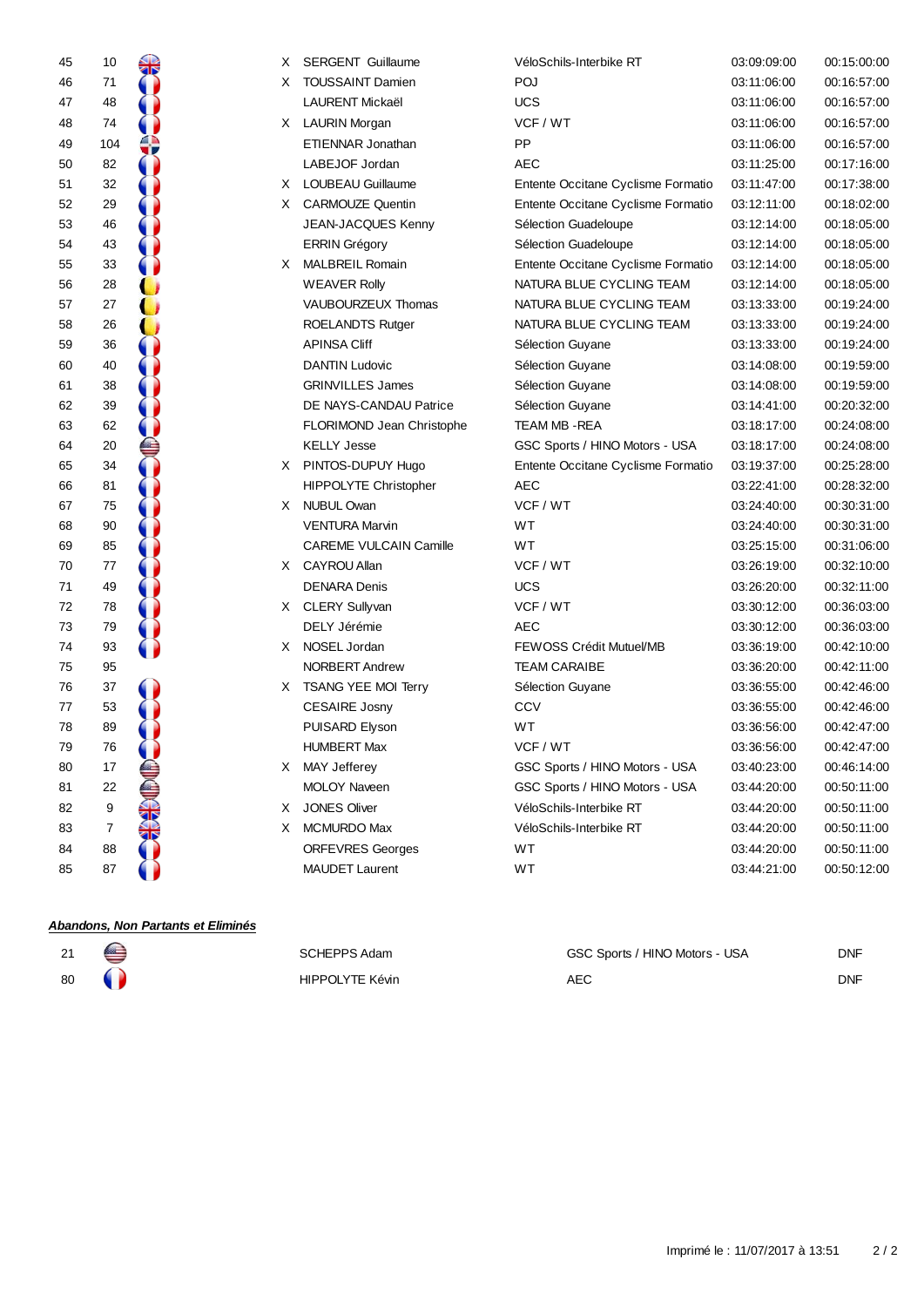









#### **CLASSEMENT GENERAL INDIVIDUEL AU TEMPS**

A l'issue de l'étape n° 4 (11/07/17) **Sponsor : FRANCAISE DES JEUX**





Résultats officiels Moy/Km :40,640 km/h 469,300 km parcourus

| 1  | 103          | ₩  |    | SALINAS DUQUE Jesus Jhonathan          | <b>PP</b>                         | 11:32:52:00 | $  -$    |
|----|--------------|----|----|----------------------------------------|-----------------------------------|-------------|----------|
| 2  | $\mathbf{1}$ |    |    | SYLVESTRE Yolan                        | JC231                             | 11:33:00:00 | 00:00:08 |
| 3  | 35           |    |    | RINGUET Teddy                          | Sélection Guyane                  | 11:33:16:00 | 00:00:24 |
| 4  | 61           |    | X. | CADET MARTHE Eddy Michel               | TEAM MB - REA                     | 11:33:20:00 | 00:00:28 |
| 5  | 12           | ≎  |    | CRUZ COLON Adderlyn Félix              | Séleccion National de Rép Dominic | 11:33:24:00 | 00:00:32 |
| 6  | 13           | ≎  |    | <b>GUZMAN ROSARIO William de Jesus</b> | Séleccion National de Rép Dominic | 11:33:25:00 | 00:00:33 |
| 7  | 41           |    | X. | LOCATIN Cédric                         | Sélection Guadeloupe              | 11:33:39:00 | 00:00:47 |
| 8  | 44           |    |    | <b>BLONDIN Grégory</b>                 | Sélection Guadeloupe              | 11:34:36:00 | 00:01:44 |
| 9  | 65           |    |    | <b>STANISLAS Mickaël</b>               | <b>ECD</b>                        | 11:34:38:00 | 00:01:46 |
| 10 | 42           |    |    | <b>MINY Lionel</b>                     | Sélection Guadeloupe              | 11:35:05:00 | 00:02:13 |
| 11 | 84           |    |    | ROJAS ROJAS Mario Alberto              | <b>AEC</b>                        | 11:35:13:00 | 00:02:21 |
| 12 | 55           |    |    | <b>EUSTACHE Cédric</b>                 | CCV                               | 11:35:26:00 | 00:02:34 |
| 13 | 25           |    |    | PULIDORI Jérome                        | NATURA BLUE CYCLING TEAM          | 11:35:30:00 | 00:02:38 |
| 14 | 30           |    |    | X CARR Simon                           | Entente Occitane Cyclisme Formati | 11:35:45:00 | 00:02:53 |
| 15 | 56           |    |    | LARGITTE COPPET Kévin                  | CCV                               | 11:37:14:00 | 00:04:22 |
| 16 | 23           |    |    | <b>LEGLEY Matthias</b>                 | NATURA BLUE CYCLING TEAM          | 11:37:18:00 | 00:04:26 |
| 17 | 19           | S  |    | <b>SHORT Philip</b>                    | GSC Sports / HINO Motors - USA    | 11:37:36:00 | 00:04:44 |
| 18 | $\,$ 5 $\,$  |    |    | <b>JOBBER James</b>                    | VéloSchils-Interbike RT           | 11:38:21:00 | 00:05:29 |
| 19 | 45           |    |    | X VINETOT Romain                       | Sélection Guadeloupe              | 11:38:55:00 | 00:06:03 |
| 20 | 50           |    |    | DENARA Ismaël                          | <b>UCS</b>                        | 11:39:34:00 | 00:06:42 |
| 21 | 101          |    |    | <b>ROSEAU Willy</b>                    | <b>PP</b>                         | 11:39:42:00 | 00:06:50 |
| 22 | 11           | wν |    | SANCHEZ JIMINEZ Nelson Ismael          | Séleccion National de Rép Dominic | 11:40:00:00 | 00:07:08 |
| 23 | 60           |    |    | <b>FLAVIEN Marc</b>                    | TEAM MB-REA                       | 11:41:56:00 | 00:09:04 |
| 24 | 102          | ⇔  |    | <b>GOBIN Johan</b>                     | PP                                | 11:42:48:00 | 00:09:56 |
| 25 | 59           |    |    | ARCADE Hervé                           | TEAM MB - REA                     | 11:43:26:00 | 00:10:34 |
| 26 | 47           |    |    | <b>DEMAZY Emile</b>                    | <b>UCS</b>                        | 11:43:58:00 | 00:11:06 |
| 27 | 73           |    | X  | <b>LAURENDOT Jean Emmanuel</b>         | VCF / WT                          | 11:44:21:00 | 00:11:29 |
| 28 | 57           |    | X  | <b>NEROR Laurent</b>                   | CCV                               | 11:45:01:00 | 00:12:09 |
| 29 | 69           |    | Χ  | <b>BARET AJAX Brandon</b>              | POJ                               | 11:45:19:00 | 00:12:27 |
| 30 | 15           |    | Χ  | <b>MARTE AGUILERA Junior Antonio</b>   | Séleccion National de Rép Dominic | 11:47:12:00 | 00:14:20 |
| 31 | 100          |    |    | <b>RAGOT Thierry</b>                   | <b>PP</b>                         | 11:47:49:00 | 00:14:57 |
| 32 | 67           |    |    | <b>JOSEPH AUGUSTIN Lorry</b>           | ECD                               | 11:48:31:00 | 00:15:39 |
| 33 | 63           |    |    | RAMASSAMY Cédric                       | TEAM MB-REA                       | 11:48:45:00 | 00:15:53 |
| 34 | 48           |    |    | LAURENT Mickaël                        | <b>UCS</b>                        | 11:49:35:00 | 00:16:43 |
| 35 | 54           |    | X. | <b>CIDOLIT Yannis</b>                  | CCV                               | 11:50:16:00 | 00:17:24 |
| 36 | 70           |    |    | <b>MICHALON Marvin</b>                 | POJ                               | 11:51:13:00 | 00:18:21 |
| 37 | 96           |    |    | <b>BRIDGES Jymes</b>                   | <b>TEAM CARAIBE</b>               | 11:51:24:00 | 00:18:32 |
| 38 | 43           |    |    | <b>ERRIN Grégory</b>                   | Sélection Guadeloupe              | 11:52:17:00 | 00:19:25 |
| 39 | 71           |    | X  | <b>TOUSSAINT Damien</b>                | POJ                               | 11:52:47:00 | 00:19:55 |
| 40 | 14           | v  |    | CUETO MONTERO Juan José                | Séleccion National de Rép Dominic | 11:53:20:00 | 00:20:28 |
| 41 | 29           |    |    | X CARMOUZE Quentin                     | Entente Occitane Cyclisme Formati | 11:54:25:00 | 00:21:33 |
| 42 | 82           |    |    | LABEJOF Jordan                         | <b>AEC</b>                        | 11:54:30:00 | 00:21:38 |
| 43 | 46           |    |    | JEAN-JACQUES Kenny                     | Sélection Guadeloupe              | 11:54:43:00 | 00:21:51 |
| 44 | 26           |    |    | <b>ROELANDTS Rutger</b>                | NATURA BLUE CYCLING TEAM          | 11:56:09:00 | 00:23:17 |
| 45 | 62           |    |    | FLORIMOND Jean Christophe              | TEAM MB - REA                     | 11:57:23:00 | 00:24:31 |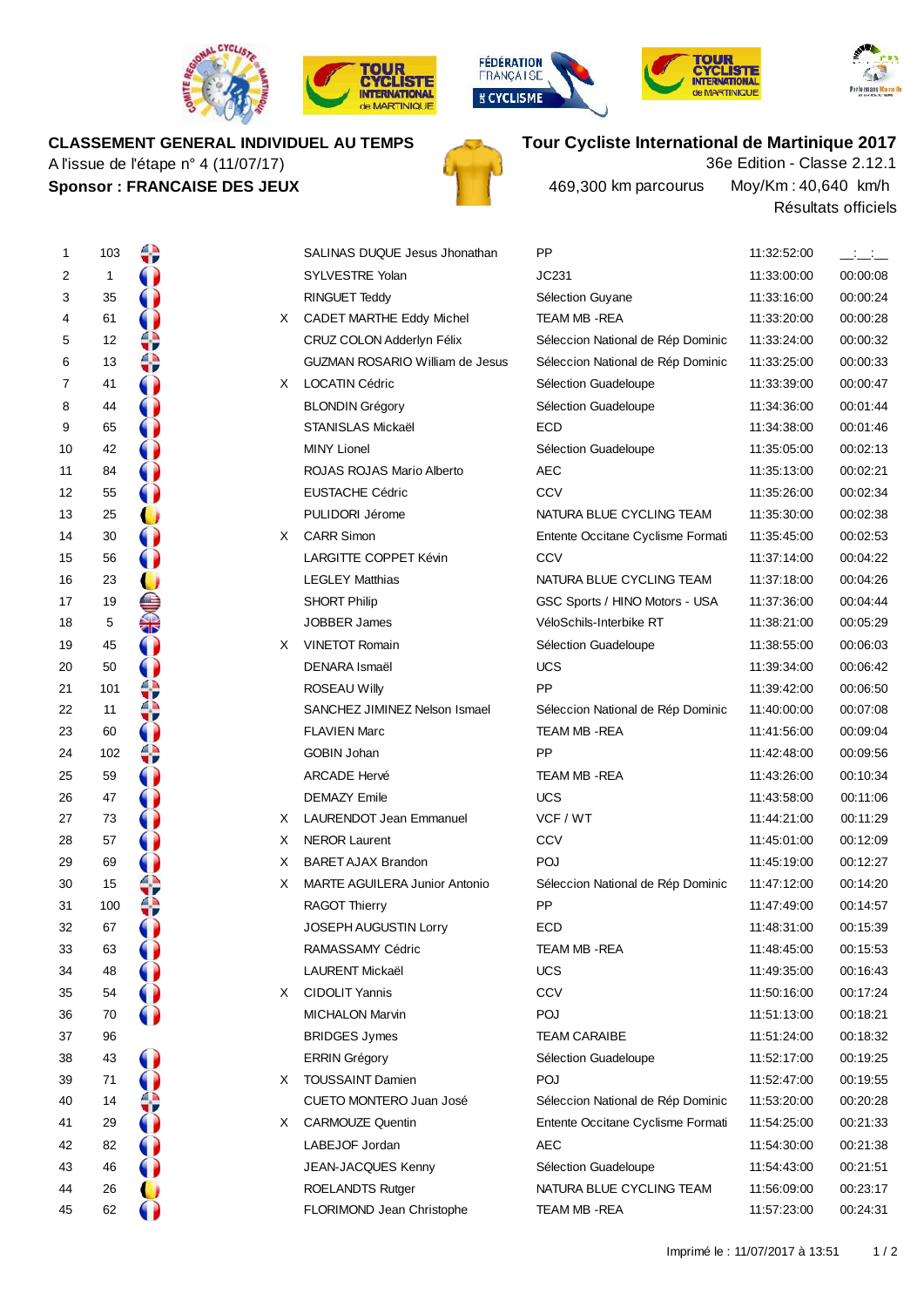| 46 | 2   |                      |    | <b>BELLEMARE Christopher</b>  | JC231                             | 11:57:41:00 | 00:24:49 |
|----|-----|----------------------|----|-------------------------------|-----------------------------------|-------------|----------|
| 47 | 28  |                      |    | <b>WEAVER Rolly</b>           | NATURA BLUE CYCLING TEAM          | 11:57:43:00 | 00:24:51 |
| 48 | 74  | 0                    | X. | <b>LAURIN Morgan</b>          | VCF / WT                          | 11:57:49:00 | 00:24:57 |
| 49 | 40  |                      |    | DANTIN Ludovic                | Sélection Guyane                  | 11:58:43:00 | 00:25:51 |
| 50 | 27  |                      |    | VAUBOURZEUX Thomas            | NATURA BLUE CYCLING TEAM          | 11:58:55:00 | 00:26:03 |
| 51 | 32  |                      | X. | LOUBEAU Guillaume             | Entente Occitane Cyclisme Formati | 12:00:42:00 | 00:27:50 |
| 52 | 33  |                      | X  | MALBREIL Romain               | Entente Occitane Cyclisme Formati | 12:02:34:00 | 00:29:42 |
| 53 | 104 | ≎                    |    | ETIENNAR Jonathan             | PP                                | 12:02:43:00 | 00:29:51 |
| 54 | 31  | $\bullet$            | X. | <b>CERESUELA Mathieu</b>      | Entente Occitane Cyclisme Formati | 12:13:08:00 | 00:40:16 |
| 55 | 20  | e                    |    | <b>KELLY Jesse</b>            | GSC Sports / HINO Motors - USA    | 12:13:30:00 | 00:40:38 |
| 56 | 92  | 0                    |    | <b>LAGIN Dario</b>            | FEWOSS Crédit Mutuel/MB           | 12:13:44:00 | 00:40:52 |
| 57 | 75  | $\bullet$            | X. | <b>NUBUL Owan</b>             | VCF / WT                          | 12:14:02:00 | 00:41:10 |
| 58 | 64  |                      |    | ALIBO Joé                     | TEAM MB - REA                     | 12:14:43:00 | 00:41:51 |
| 59 | 16  | ≎                    |    | MAZARA LUISITO Léonardo       | Séleccion National de Rép Dominic | 12:18:39:00 | 00:45:47 |
| 60 | 79  | $\bullet$            |    | DELY Jérémie                  | AEC                               | 12:19:18:00 | 00:46:26 |
| 61 | 10  | $\frac{1}{\sqrt{2}}$ | X  | <b>SERGENT Guillaume</b>      | VéloSchils-Interbike RT           | 12:19:43:00 | 00:46:51 |
| 62 | 8   | ♣                    | X  | <b>DALTON Alex</b>            | VéloSchils-Interbike RT           | 12:19:50:00 | 00:46:58 |
| 63 | 18  | ⊜                    | X  | <b>BRYAN Eric</b>             | GSC Sports / HINO Motors - USA    | 12:21:18:00 | 00:48:26 |
| 64 | 36  | $\mathbf \Omega$     |    | <b>APINSA Cliff</b>           | Sélection Guyane                  | 12:24:11:00 | 00:51:19 |
| 65 | 38  | $\bigcirc$           |    | <b>GRINVILLES James</b>       | Sélection Guyane                  | 12:25:39:00 | 00:52:47 |
| 66 | 81  |                      |    | <b>HIPPOLYTE Christopher</b>  | <b>AEC</b>                        | 12:33:09:00 | 01:00:17 |
| 67 | 93  |                      | X  | NOSEL Jordan                  | FEWOSS Crédit Mutuel/MB           | 12:34:29:00 | 01:01:37 |
| 68 | 53  |                      |    | <b>CESAIRE Josny</b>          | CCV                               | 12:42:59:00 | 01:10:07 |
| 69 | 39  | O                    |    | DE NAYS-CANDAU Patrice        | Sélection Guyane                  | 12:47:26:00 | 01:14:34 |
| 70 | 37  | $\bullet$            | X  | <b>TSANG YEE MOI Terry</b>    | Sélection Guyane                  | 12:48:49:00 | 01:15:57 |
| 71 | 90  | 0                    |    | <b>VENTURA Marvin</b>         | <b>WT</b>                         | 12:51:05:00 | 01:18:13 |
| 72 | 17  | ⊜                    | X. | <b>MAY Jefferey</b>           | GSC Sports / HINO Motors - USA    | 12:59:50:00 | 01:26:58 |
| 73 | 49  |                      |    | <b>DENARA Denis</b>           | <b>UCS</b>                        | 13:02:16:00 | 01:29:24 |
| 74 | 77  |                      | X. | CAYROU Allan                  | VCF / WT                          | 13:04:38:00 | 01:31:46 |
| 75 | 34  |                      | X. | PINTOS-DUPUY Hugo             | Entente Occitane Cyclisme Formati | 13:04:43:00 | 01:31:51 |
| 76 | 85  |                      |    | <b>CAREME VULCAIN Camille</b> | <b>WT</b>                         | 13:08:24:00 | 01:35:32 |
| 77 | 78  |                      | X. | <b>CLERY Sullyvan</b>         | VCF / WT                          | 13:20:52:00 | 01:48:00 |
| 78 | 89  |                      |    | PUISARD Elyson                | WT                                | 13:22:46:00 | 01:49:54 |
| 79 | 7   | ₩                    | X. | <b>MCMURDO Max</b>            | VéloSchils-Interbike RT           | 13:39:37:00 | 02:06:45 |
| 80 | 76  |                      |    | <b>HUMBERT Max</b>            | VCF / WT                          | 13:40:53:00 | 02:08:01 |
| 81 | 22  |                      |    | <b>MOLOY Naveen</b>           | GSC Sports / HINO Motors - USA    | 13:43:15:00 | 02:10:23 |
| 82 | 9   | SS-                  | X  | <b>JONES Oliver</b>           | VéloSchils-Interbike RT           | 13:51:45:00 | 02:18:53 |
| 83 | 87  |                      |    | <b>MAUDET Laurent</b>         | WT                                | 14:01:05:00 | 02:28:13 |
| 84 | 88  |                      |    | <b>ORFEVRES Georges</b>       | WT                                | 14:01:24:00 | 02:28:32 |
| 85 | 95  |                      |    | NORBERT Andrew                | <b>TEAM CARAIBE</b>               | 14:02:18:00 | 02:29:26 |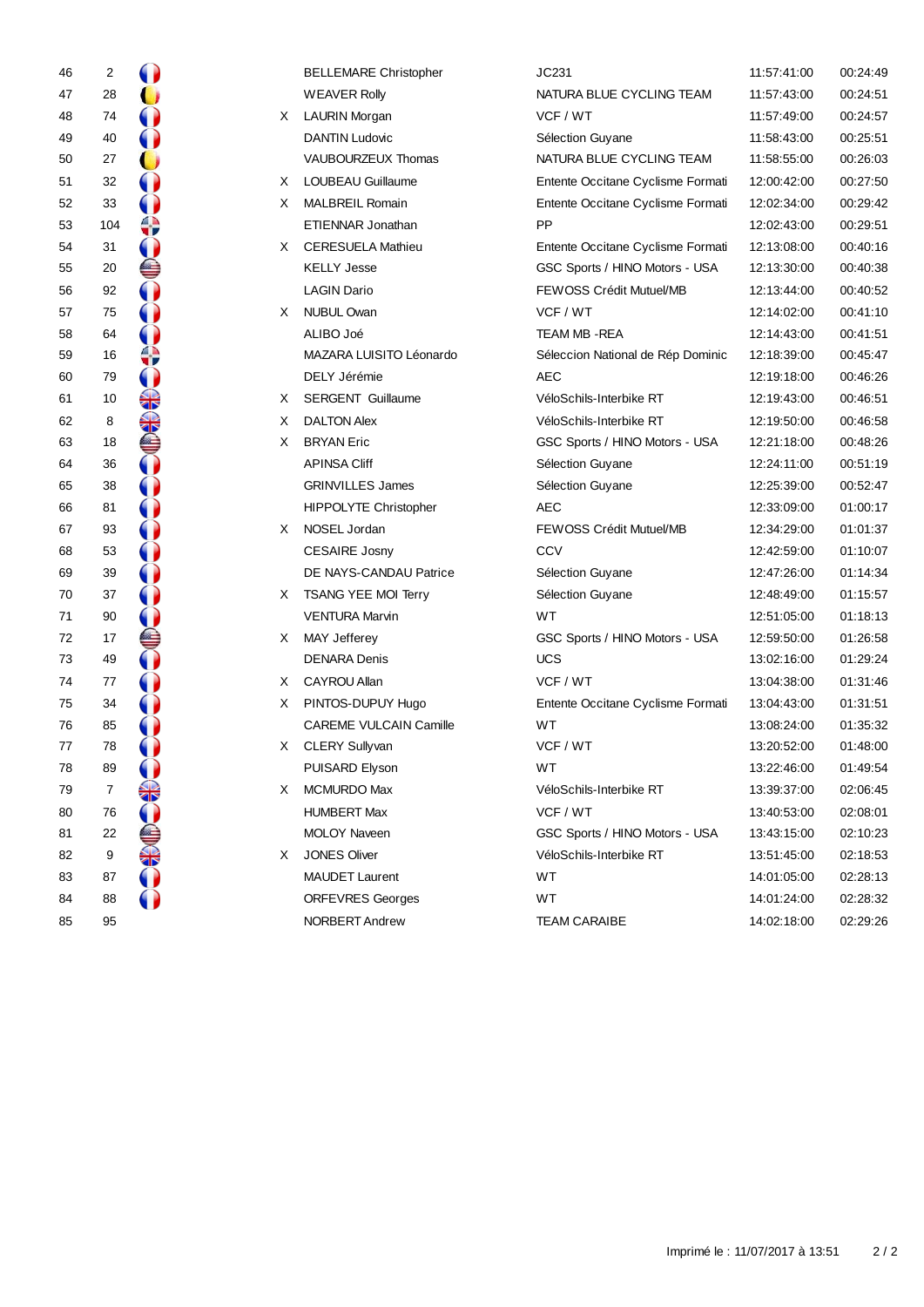







**CLASSEMENT INDIVIDUEL AUX POINTS**

Etape n°4 - TRINITE - MACOUBA

### **Tour Cycliste International de Martinique 2017** 36e Edition - Classe 2.12.1

**Sponsor : ORANGE** Résultats officiels Mardi 11 Juillet 2017 **Distance 111,50 km** 

| 1  | 103 |  |
|----|-----|--|
| 2  | 12  |  |
| 3  | 41  |  |
| 4  | 13  |  |
| 5  | 56  |  |
| 6  | 35  |  |
| 7  | 61  |  |
| 8  | 44  |  |
| 9  | 84  |  |
| 10 | 1   |  |
| 11 | 100 |  |
| 12 | 55  |  |
| 13 | 42  |  |
| 14 | 19  |  |
| 15 | 45  |  |

| 1  | 103 |    | SALINAS DUQUE Jesus Jhonathan          | <b>PP</b>                         | 25 |
|----|-----|----|----------------------------------------|-----------------------------------|----|
| 2  | 12  |    | CRUZ COLON Adderlyn Félix              | Séleccion National de Rép Dominic | 20 |
| 3  | 41  | X  | <b>LOCATIN Cédric</b>                  | Sélection Guadeloupe              | 16 |
| 4  | 13  |    | <b>GUZMAN ROSARIO William de Jesus</b> | Séleccion National de Rép Dominic | 14 |
| 5  | 56  |    | <b>LARGITTE COPPET Kévin</b>           | CCV                               | 12 |
| 6  | 35  |    | RINGUET Teddy                          | Sélection Guyane                  | 10 |
| 7  | 61  | X. | <b>CADET MARTHE Eddy Michel</b>        | TEAM MB -REA                      | 9  |
| 8  | 44  |    | <b>BLONDIN Grégory</b>                 | Sélection Guadeloupe              | 8  |
| 9  | 84  |    | ROJAS ROJAS Mario Alberto              | AEC                               | 7  |
| 10 |     |    | SYLVESTRE Yolan                        | JC231                             | 6  |
| 11 | 100 |    | <b>RAGOT Thierry</b>                   | <b>PP</b>                         | 5  |
| 12 | 55  |    | <b>EUSTACHE Cédric</b>                 | CCV                               | 4  |
| 13 | 42  |    | <b>MINY Lionel</b>                     | Sélection Guadeloupe              | 3  |
| 14 | 19  |    | <b>SHORT Philip</b>                    | GSC Sports / HINO Motors - USA    | 2  |
| 15 | 45  | X  | <b>VINETOT Romain</b>                  | Sélection Guadeloupe              | 1  |
|    |     |    |                                        |                                   |    |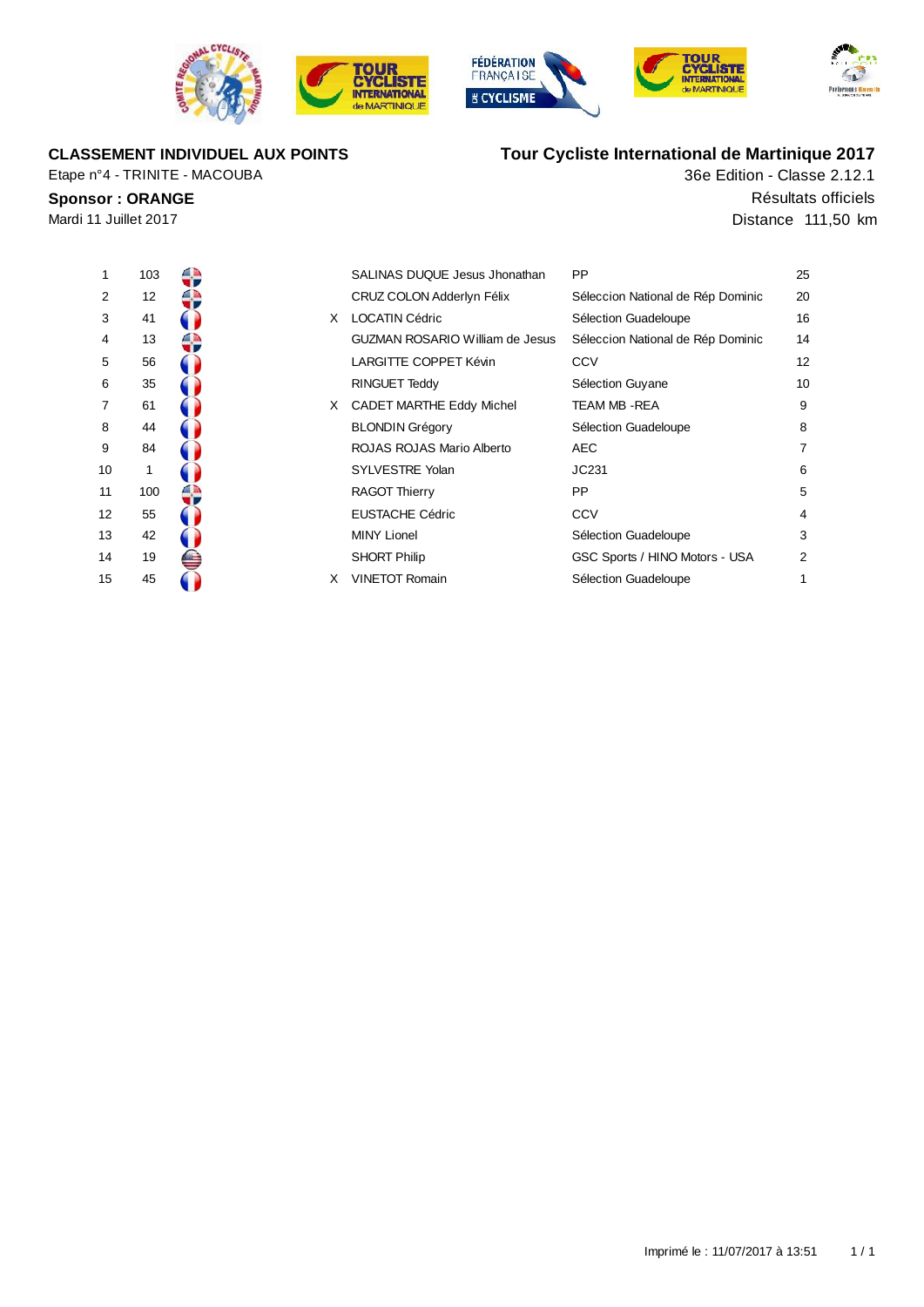







**CLASSEMENT GENERAL AUX POINTS** A l'issue de l'étape n° 4 (11/07/17)

**Tour Cycliste International de Martinique 2017**

36e Edition - Classe 2.12.1 **Sponsor :** ORANGE Résultats officiels

| 1  | 1   |    |    | <b>SYLVESTRE Yolan</b>          | JC231                                | 41 |
|----|-----|----|----|---------------------------------|--------------------------------------|----|
| 2  | 13  | τr |    | GUZMAN ROSARIO William de Jesus | Séleccion National de Rép Dominicana | 35 |
| 3  | 12  | wσ |    | CRUZ COLON Adderlyn Félix       | Séleccion National de Rép Dominicana | 34 |
| 4  | 103 | ↔  |    | SALINAS DUQUE Jesus Jhonathan   | <b>PP</b>                            | 31 |
| 5  | 48  |    |    | <b>LAURENT Mickaël</b>          | <b>UCS</b>                           | 27 |
| 6  | 27  |    |    | VAUBOURZEUX Thomas              | NATURA BLUE CYCLING TEAM             | 26 |
| 7  | 65  |    |    | STANISLAS Mickaël               | <b>ECD</b>                           | 25 |
| 8  | 35  |    |    | RINGUET Teddy                   | Sélection Guyane                     | 24 |
| 9  | 61  |    |    | X CADET MARTHE Eddy Michel      | TEAM MB - REA                        | 22 |
| 10 | 23  |    |    | <b>LEGLEY Matthias</b>          | NATURA BLUE CYCLING TEAM             | 22 |
| 11 | 57  |    |    | X NEROR Laurent                 | CCV                                  | 22 |
| 12 | 41  |    | X  | <b>LOCATIN Cédric</b>           | Sélection Guadeloupe                 | 21 |
| 13 | 30  |    |    | X CARR Simon                    | Entente Occitane Cyclisme Formation  | 20 |
| 14 | 101 | ⇔  |    | <b>ROSEAU Willy</b>             | PP                                   | 20 |
| 15 | 42  |    |    | <b>MINY Lionel</b>              | Sélection Guadeloupe                 | 19 |
| 16 | 84  |    |    | ROJAS ROJAS Mario Alberto       | <b>AEC</b>                           | 16 |
| 17 | 56  |    |    | LARGITTE COPPET Kévin           | CCV                                  | 16 |
| 18 | 25  |    |    | PULIDORI Jérome                 | NATURA BLUE CYCLING TEAM             | 15 |
| 19 | 50  |    |    | <b>DENARA Ismaël</b>            | <b>UCS</b>                           | 15 |
| 20 | 62  |    |    | FLORIMOND Jean Christophe       | TEAM MB - REA                        | 15 |
| 21 | 11  | €  |    | SANCHEZ JIMINEZ Nelson Ismael   | Séleccion National de Rép Dominicana | 12 |
| 22 | 55  |    |    | <b>EUSTACHE Cédric</b>          | CCV                                  | 10 |
| 23 | 15  | ⇔  |    | X MARTE AGUILERA Junior Antonio | Séleccion National de Rép Dominicana | 10 |
| 24 | 44  |    |    | <b>BLONDIN Grégory</b>          | Sélection Guadeloupe                 | 8  |
| 25 | 47  |    |    | <b>DEMAZY Emile</b>             | <b>UCS</b>                           | 7  |
| 26 | 59  |    |    | <b>ARCADE Hervé</b>             | TEAM MB - REA                        | 6  |
| 27 | 73  |    |    | X LAURENDOT Jean Emmanuel       | VCF / WT                             | 6  |
| 28 | 100 | ↔  |    | <b>RAGOT Thierry</b>            | PP                                   | 5  |
| 29 | 43  | O  |    | <b>ERRIN Grégory</b>            | Sélection Guadeloupe                 | 5  |
| 30 | 71  | O  |    | X TOUSSAINT Damien              | POJ                                  | 4  |
| 31 | 19  |    |    | <b>SHORT Philip</b>             | GSC Sports / HINO Motors - USA       | 2  |
| 32 | 45  |    | X. | <b>VINETOT Romain</b>           | Sélection Guadeloupe                 | 1  |
|    |     |    |    |                                 |                                      |    |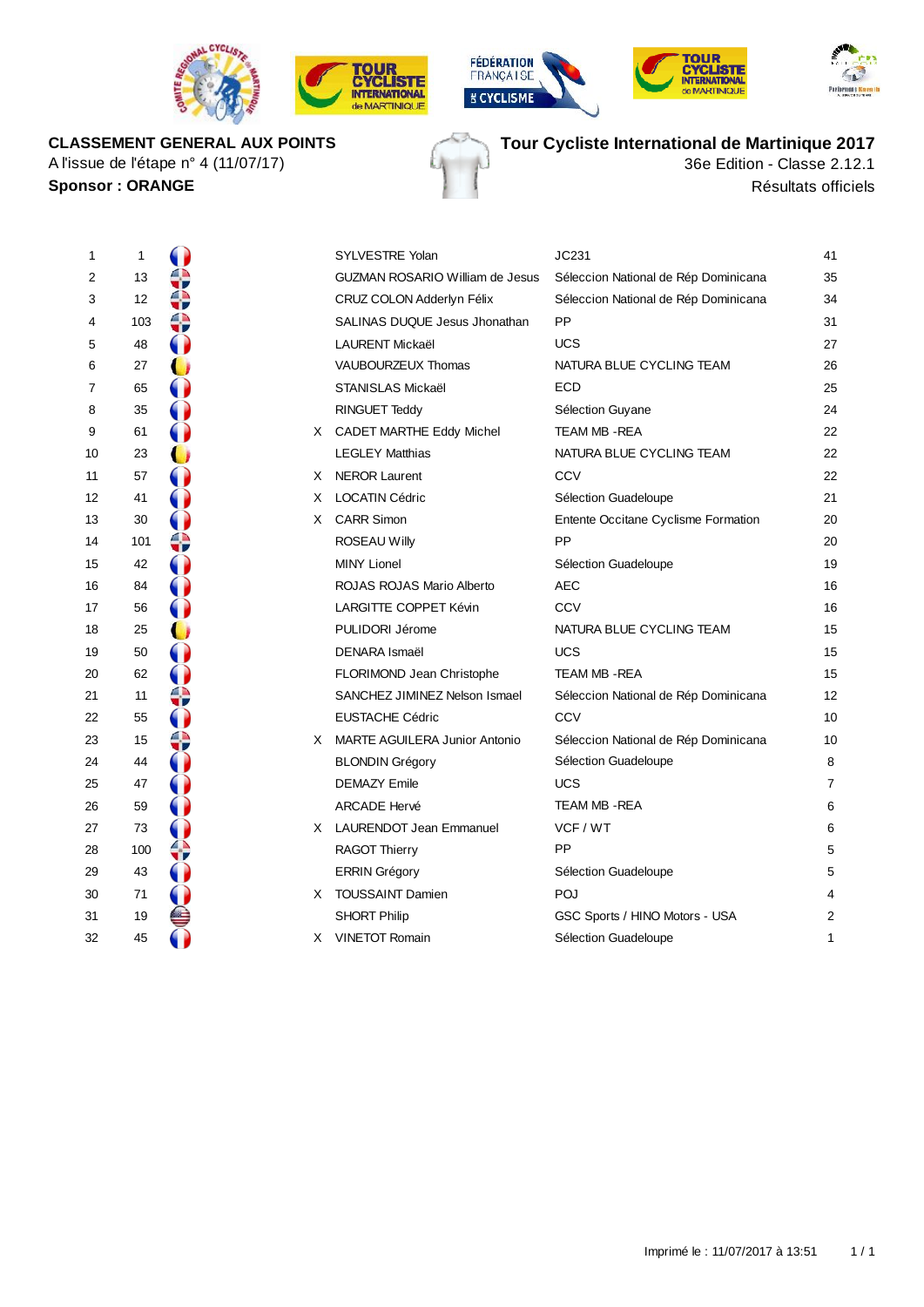







#### **CLASSEMENT DU MEILLEUR GRIMPEUR**

Etape n°4 - TRINITE - MACOUBA

# **Sponsor : SOCARIZ Résultats** officiels

Mardi 11 Juillet 2017

36e Edition - Classe 2.12.1 **Tour Cycliste International de Martinique 2017**

| 1  | 56  |  | LARGITTE COPPET Kévin           | CCV                                  | 30 |
|----|-----|--|---------------------------------|--------------------------------------|----|
| 2  | 55  |  | EUSTACHE Cédric                 | CCV                                  | 16 |
| 3  | 61  |  | X CADET MARTHE Eddy Michel      | <b>TEAM MB - REA</b>                 | 13 |
| 4  | 27  |  | <b>VAUBOURZEUX Thomas</b>       | NATURA BLUE CYCLING TEAM             | 12 |
| 5  | 19  |  | <b>SHORT Philip</b>             | GSC Sports / HINO Motors - USA       | 10 |
| 6  | 44  |  | <b>BLONDIN Grégory</b>          | Sélection Guadeloupe                 | 10 |
| 7  | 103 |  | SALINAS DUQUE Jesus Jhonathan   | <b>PP</b>                            | 8  |
| 8  | 2   |  | <b>BELLEMARE Christopher</b>    | JC231                                | 8  |
| 9  | 41  |  | X LOCATIN Cédric                | Sélection Guadeloupe                 | 8  |
| 10 | 35  |  | RINGUET Teddy                   | Sélection Guyane                     |    |
| 11 | 25  |  | PULIDORI Jérome                 | NATURA BLUE CYCLING TEAM             | 6  |
| 12 | 14  |  | CUETO MONTERO Juan José         | Séleccion National de Rép Dominicana | 6  |
| 13 | 12  |  | CRUZ COLON Adderlyn Félix       | Séleccion National de Rép Dominicana | 4  |
| 14 | 62  |  | FLORIMOND Jean Christophe       | TEAM MB - REA                        | 4  |
| 15 | 100 |  | <b>RAGOT Thierry</b>            | <b>PP</b>                            | 3  |
| 16 | 59  |  | ARCADE Hervé                    | TEAM MB - REA                        |    |
| 17 | 13  |  | GUZMAN ROSARIO William de Jesus | Séleccion National de Rép Dominicana |    |
| 18 | 101 |  | ROSEAU Willy                    | PP                                   |    |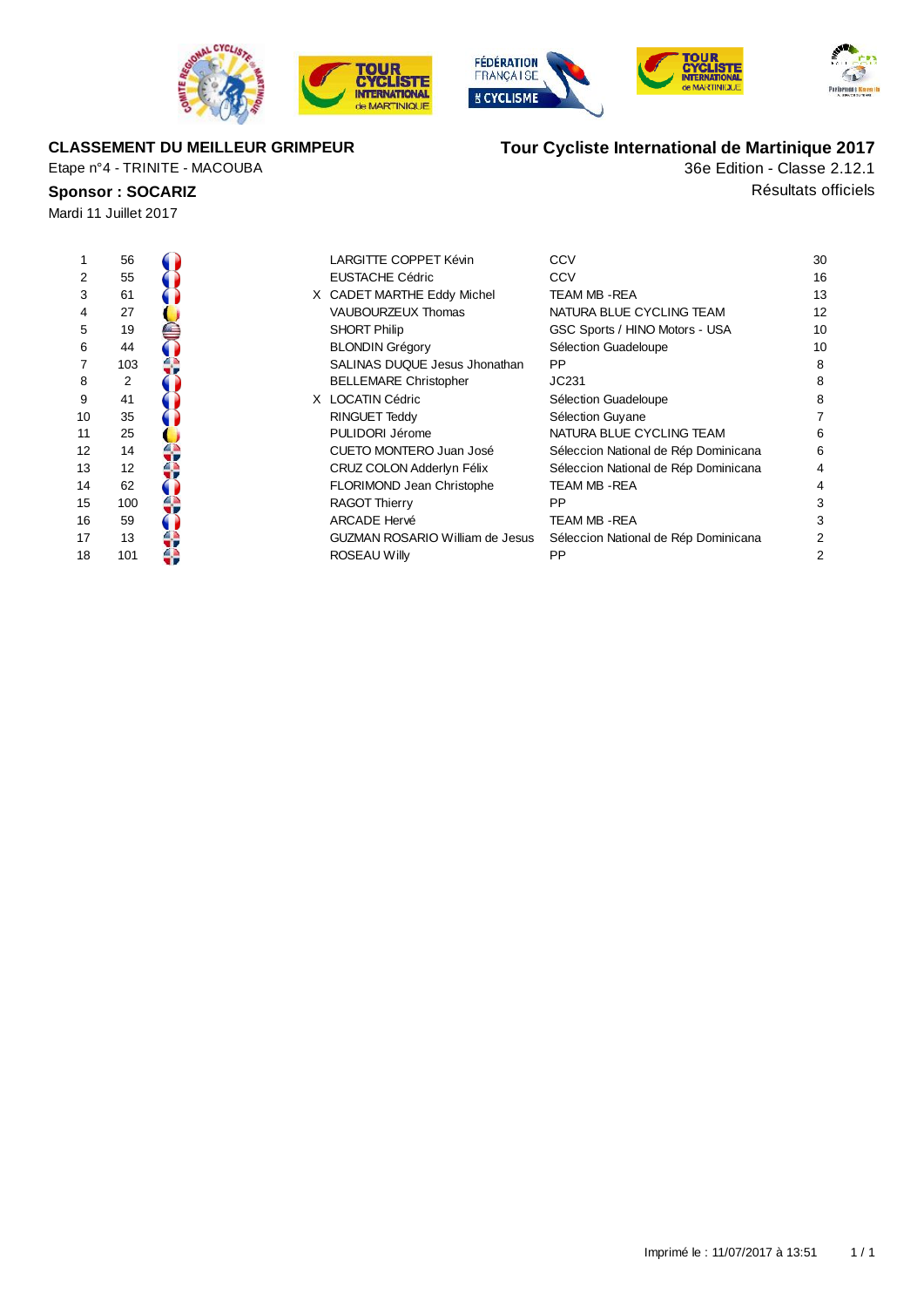





**Tour Cycliste International de Martinique 2017**



**ETAPE - MEILLEUR GRIMPEUR**

Etape n°4 - TRINITE - MACOUBA

**Sponsor : SOCARIZ** Résultats officiels

Mardi 11 Juillet 2017

#### **1** km 5,40 **RN1 - Estrade 2ème cat**

OUR

**CYCLISTE**<br>INTERNATIONAL

**Je MARTINIQUE** 

36e Edition - Classe 2.12.1

| Rang | <b>Dos</b> | UCI | <b>Nom</b><br>J           | Equipe                               | Points |
|------|------------|-----|---------------------------|--------------------------------------|--------|
|      | 55         |     | <b>EUSTACHE Cédric</b>    | <b>CCV</b>                           | 10     |
| 2    | 27         |     | VAUBOURZEUX Thomas        | NATURA BLUE CYCLING TEAM             | 8      |
| 3    | 14         |     | CUETO MONTERO Juan José   | Séleccion National de Rép Dominicana | 6      |
| 4    | 62         |     | FLORIMOND Jean Christophe | <b>TEAM MB - REA</b>                 | 4      |
| 5    | 100        |     | <b>RAGOT Thierry</b>      | <b>PP</b>                            | 3      |
| 6    | 56         |     | LARGITTE COPPET Kévin     | <b>CCV</b>                           | 2      |
|      | 35         |     | RINGUET Teddy             | Sélection Guyane                     |        |

### **2** km 15,70 **RD1 - Chopotte 3ème cat.**

**Rang Dos UCI J Nom Equipe Points** 1 55 EUSTACHE Cédric Communication CCV COV COMMUNICATION COMMUNICATION COMMUNICATION COMMUNICATION COMMUNICATION COMMUNICATION COMMUNICATION COMMUNICATION COMMUNICATION COMMUNICATION COMMUNICATION COMMUNICATION COMMUNICATI 2 27 VAUBOURZEUX Thomas NATURA BLUE CYCLING TEAM 4 3 59 ARCADE Hervé TEAM MB -REA 3 4 | 101 | ROSEAU Willy PP | 2 5 13 GUZMAN ROSARIO William de Jesus Séleccion National de Rép Dominicana 1996

#### **3** km 67,70 **RN2 - Case Pilote 2ème cat**

| Rang | <b>Dos</b>     | <b>UCI</b> | <b>Nom</b><br>J                        | Equipe                               | <b>Points</b>  |
|------|----------------|------------|----------------------------------------|--------------------------------------|----------------|
|      | 56             |            | LARGITTE COPPET Kévin                  | CCV                                  | 10             |
| 2    | $\overline{2}$ |            | <b>BELLEMARE Christopher</b>           | JC231                                | 8              |
| 3    | 44             |            | <b>BLONDIN Grégory</b>                 | Sélection Guadeloupe                 | 6              |
| 4    | 61             |            | X CADET MARTHE Eddy Michel             | <b>TEAM MB -REA</b>                  | 4              |
| 5    | 41             |            | X LOCATIN Cédric                       | Sélection Guadeloupe                 | 3              |
| 6    | 35             |            | RINGUET Teddy                          | Sélection Guyane                     | $\mathfrak{p}$ |
|      | 13             |            | <b>GUZMAN ROSARIO William de Jesus</b> | Séleccion National de Rép Dominicana |                |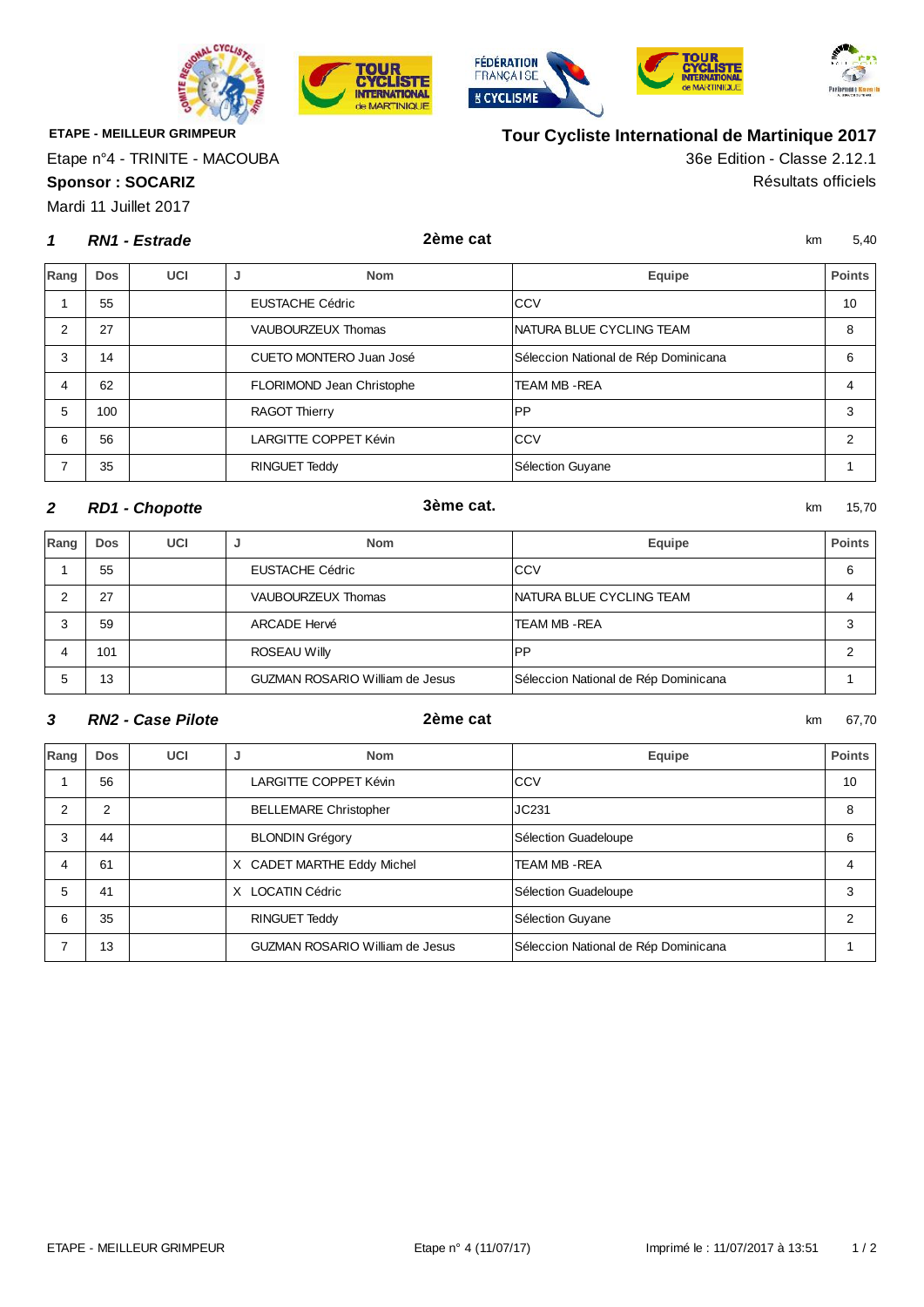#### km 73,60 **RN2 - Mne aux boeufs 2ème cat**

| Rang | <b>Dos</b> | UCI | <b>Nom</b><br>J            | Equipe                         | <b>Points</b> |
|------|------------|-----|----------------------------|--------------------------------|---------------|
|      | 19         |     | SHORT Philip               | GSC Sports / HINO Motors - USA | 10            |
| 2    | 56         |     | LARGITTE COPPET Kévin      | <b>ICCV</b>                    | 8             |
| 3    | 25         |     | PULIDORI Jérome            | NATURA BLUE CYCLING TEAM       | 6             |
| 4    | 41         |     | <b>LOCATIN Cédric</b><br>X | Sélection Guadeloupe           | 4             |
| 5    | 61         |     | X CADET MARTHE Eddy Michel | TEAM MB - REA                  | 3             |
| 6    | 44         |     | <b>BLONDIN Grégory</b>     | Sélection Guadeloupe           | 2             |
| ⇁    | 35         |     | RINGUET Teddy              | Sélection Guyane               |               |

#### **5 Aileron 1.1 Contract 1.1 Contract 1.1 Contract 1.1 Contract 1.1 Contract 1.1 Contract 1.1 Contract 1.1 Contract 1.1 Contract 1.1 Contract 1.1 Contract 1.1 Contract 1.1 Contract 1.1 Contract 1.1 Contract 1.1 Contract 1**

#### **Aileron 2ème cat**

| Rang | <b>Dos</b> | UCI | J<br><b>Nom</b>               | Equipe                               | <b>Points</b>  |
|------|------------|-----|-------------------------------|--------------------------------------|----------------|
|      | 56         |     | LARGITTE COPPET Kévin         | <b>CCV</b>                           | 10             |
| 2    | 103        |     | SALINAS DUQUE Jesus Jhonathan | <b>PP</b>                            | 8              |
| 3    | 61         |     | X CADET MARTHE Eddy Michel    | TEAM MB-REA                          | 6              |
| 4    | 12         |     | CRUZ COLON Adderlyn Félix     | Séleccion National de Rép Dominicana | 4              |
| 5    | 35         |     | <b>RINGUET Teddy</b>          | Sélection Guyane                     | 3              |
| 6    | 44         |     | <b>BLONDIN Grégory</b>        | Sélection Guadeloupe                 | $\overline{2}$ |
|      | 41         |     | <b>LOCATIN Cédric</b><br>X    | Sélection Guadeloupe                 |                |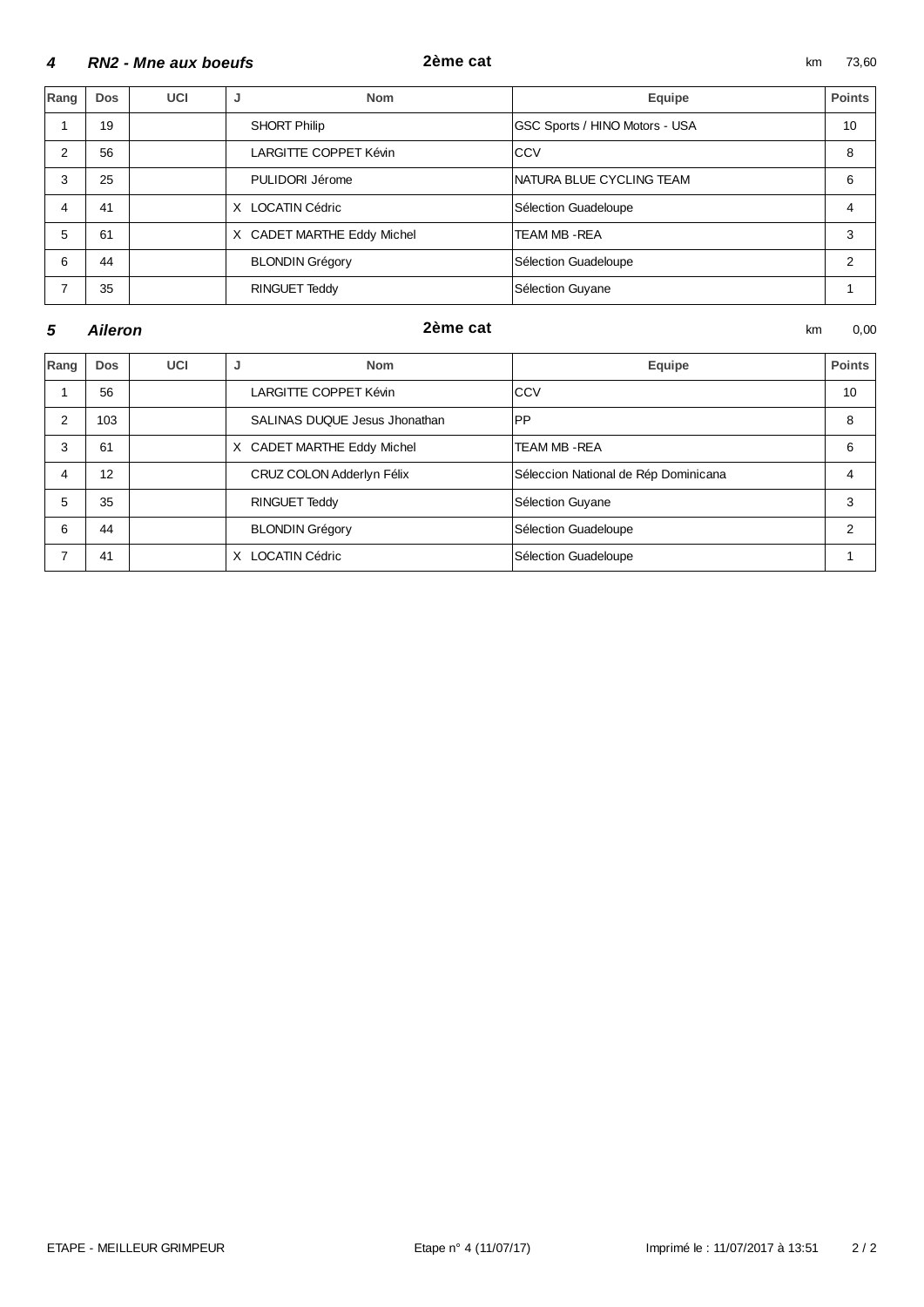









## **CLASSEMENT GENERAL DU MEILLEUR GRIMPEU**

A l'issue de l'étape n° 4 (11/07/17) **Sponsor : SOCARIZ Résultats officiels** 



# **Tour Cycliste International de Martinique 2017**

36e Edition - Classe 2.12.1

| 1  | 27  |  | VAUBOURZEUX Thomas                     | NATURA BLUE CYCLING TEAM             | 45             |
|----|-----|--|----------------------------------------|--------------------------------------|----------------|
| 2  | 55  |  | <b>EUSTACHE Cédric</b>                 | CCV                                  | 34             |
| 3  | 56  |  | LARGITTE COPPET Kévin                  | CCV                                  | 32             |
| 4  | 14  |  | CUETO MONTERO Juan José                | Séleccion National de Rép Dominicana | 20             |
| 5  | 35  |  | <b>RINGUET Teddy</b>                   | Sélection Guyane                     | 20             |
| 6  | 2   |  | <b>BELLEMARE Christopher</b>           | JC231                                | 17             |
| 7  | 23  |  | <b>LEGLEY Matthias</b>                 | NATURA BLUE CYCLING TEAM             | 14             |
| 8  | 11  |  | SANCHEZ JIMINEZ Nelson Ismael          | Séleccion National de Rép Dominicana | 14             |
| 9  | 61  |  | X CADET MARTHE Eddy Michel             | <b>TEAM MB-REA</b>                   | 13             |
| 10 | 59  |  | <b>ARCADE Hervé</b>                    | <b>TEAM MB-REA</b>                   | 12             |
| 11 | 12  |  | CRUZ COLON Adderlyn Félix              | Séleccion National de Rép Dominicana | 11             |
| 12 | 19  |  | <b>SHORT Philip</b>                    | GSC Sports / HINO Motors - USA       | 10             |
| 13 | 84  |  | ROJAS ROJAS Mario Alberto              | <b>AEC</b>                           | 10             |
| 14 | 15  |  | X MARTE AGUILERA Junior Antonio        | Séleccion National de Rép Dominicana | 10             |
| 15 | 46  |  | JEAN-JACQUES Kenny                     | Sélection Guadeloupe                 | 10             |
| 16 | 57  |  | X NEROR Laurent                        | CCV                                  | 10             |
| 17 | 25  |  | PULIDORI Jérome                        | NATURA BLUE CYCLING TEAM             | 10             |
| 18 | 44  |  | <b>BLONDIN Grégory</b>                 | Sélection Guadeloupe                 | 10             |
| 19 | 42  |  | <b>MINY Lionel</b>                     | Sélection Guadeloupe                 | 10             |
| 20 | 1   |  | SYLVESTRE Yolan                        | JC231                                | 8              |
| 21 | 103 |  | SALINAS DUQUE Jesus Jhonathan          | PP                                   | 8              |
| 22 | 41  |  | X LOCATIN Cédric                       | Sélection Guadeloupe                 | 8              |
| 23 | 50  |  | <b>DENARA Ismaël</b>                   | <b>UCS</b>                           | 6              |
| 24 | 69  |  | X BARET AJAX Brandon                   | POJ                                  | 4              |
| 25 | 62  |  | FLORIMOND Jean Christophe              | TEAM MB - REA                        | 4              |
| 26 | 100 |  | <b>RAGOT Thierry</b>                   | PP                                   | 3              |
| 27 | 65  |  | <b>STANISLAS Mickaël</b>               | <b>ECD</b>                           | 3              |
| 28 | 101 |  | <b>ROSEAU Willy</b>                    | PP                                   | $\overline{2}$ |
| 29 | 13  |  | <b>GUZMAN ROSARIO William de Jesus</b> | Séleccion National de Rép Dominicana | $\overline{2}$ |
| 30 | 102 |  | <b>GOBIN Johan</b>                     | PP                                   | 1              |
| 31 | 48  |  | <b>LAURENT Mickaël</b>                 | <b>UCS</b>                           | 1              |
|    |     |  |                                        |                                      |                |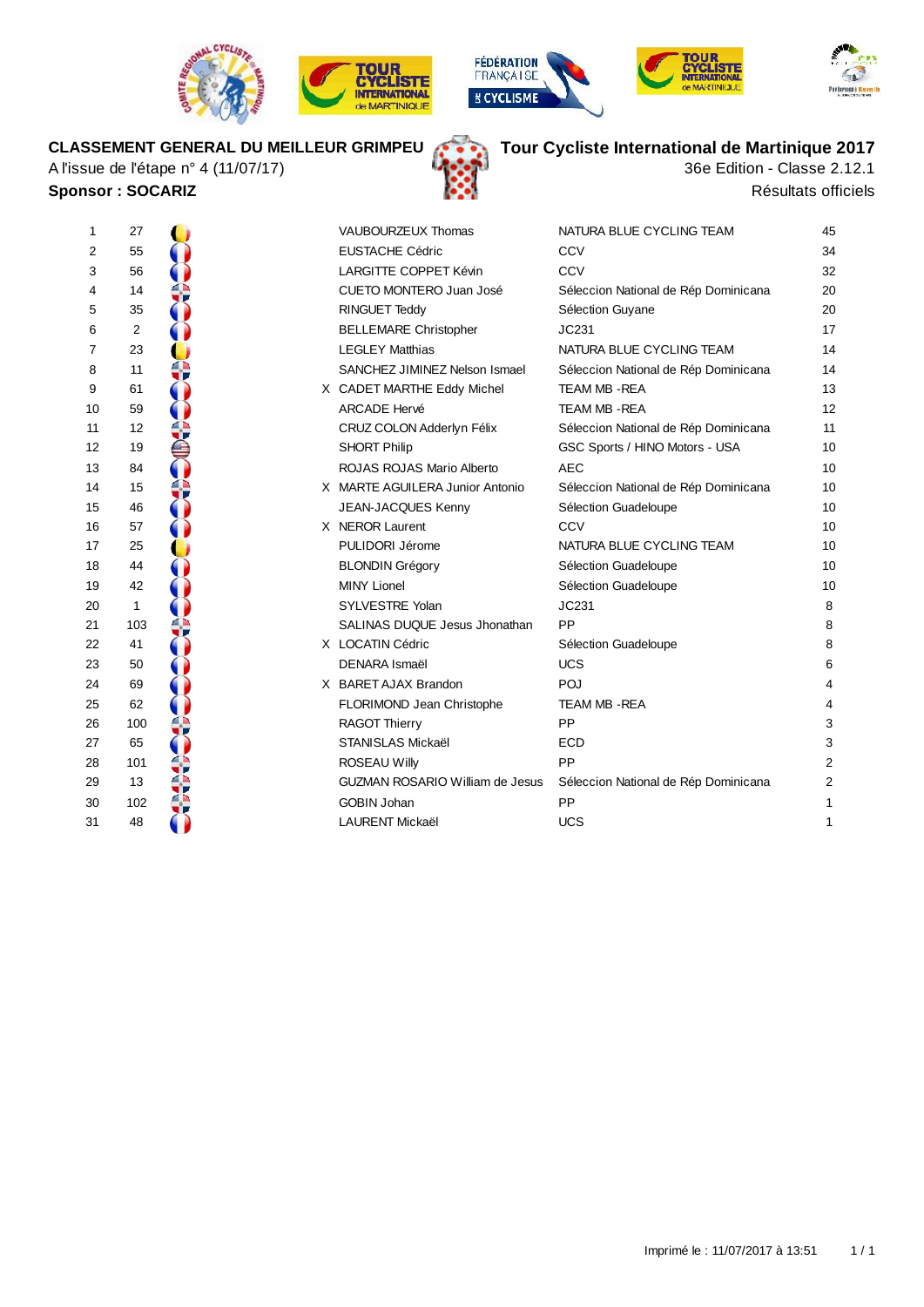

A l'issue de l'étape n° 4 (11/07/17)

**CLASSEMENT GENERAL COMBINE**

**Sponsor : LOCA9**









# **Tour Cycliste International de Martinique 2017**

Résultats officiels 36e Edition - Classe 2.12.1

| 1  | 35  |    | <b>RINGUET Teddy</b>                   | Sélection Guyane                     | 16 |
|----|-----|----|----------------------------------------|--------------------------------------|----|
| 2  | 12  |    | CRUZ COLON Adderlyn Félix              | Séleccion National de Rép Dominicana | 19 |
| 3  | 61  |    | X CADET MARTHE Eddy Michel             | <b>TEAM MB-REA</b>                   | 22 |
| 4  | 1   |    | SYLVESTRE Yolan                        | JC231                                | 23 |
| 5  | 103 |    | SALINAS DUQUE Jesus Jhonathan          | PP                                   | 26 |
| 6  | 23  |    | <b>LEGLEY Matthias</b>                 | NATURA BLUE CYCLING TEAM             | 33 |
| 7  | 56  |    | <b>LARGITTE COPPET Kévin</b>           | CCV                                  | 35 |
| 8  | 55  |    | <b>EUSTACHE Cédric</b>                 | CCV                                  | 36 |
| 9  | 13  |    | <b>GUZMAN ROSARIO William de Jesus</b> | Séleccion National de Rép Dominicana | 37 |
| 10 | 84  |    | ROJAS ROJAS Mario Alberto              | <b>AEC</b>                           | 40 |
| 11 | 41  |    | X LOCATIN Cédric                       | Sélection Guadeloupe                 | 41 |
| 12 | 65  |    | <b>STANISLAS Mickaël</b>               | <b>ECD</b>                           | 43 |
| 13 | 42  |    | <b>MINY Lionel</b>                     | Sélection Guadeloupe                 | 44 |
| 14 | 25  |    | PULIDORI Jérome                        | NATURA BLUE CYCLING TEAM             | 48 |
| 15 | 44  |    | <b>BLONDIN Grégory</b>                 | Sélection Guadeloupe                 | 50 |
| 16 | 11  |    | SANCHEZ JIMINEZ Nelson Ismael          | Séleccion National de Rép Dominicana | 51 |
| 17 | 57  |    | X NEROR Laurent                        | CCV                                  | 55 |
| 18 | 27  |    | VAUBOURZEUX Thomas                     | NATURA BLUE CYCLING TEAM             | 57 |
| 19 | 19  |    | <b>SHORT Philip</b>                    | GSC Sports / HINO Motors - USA       | 60 |
| 20 | 59  |    | <b>ARCADE Hervé</b>                    | <b>TEAM MB-REA</b>                   | 61 |
| 21 | 50  |    | <b>DENARA Ismaël</b>                   | <b>UCS</b>                           | 62 |
| 22 | 101 |    | <b>ROSEAU Willy</b>                    | PP                                   | 63 |
| 23 | 15  | X. | <b>MARTE AGUILERA Junior Antonio</b>   | Séleccion National de Rép Dominicana | 67 |
| 24 | 48  |    | <b>LAURENT Mickaël</b>                 | <b>UCS</b>                           | 70 |
| 25 | 100 |    | <b>RAGOT Thierry</b>                   | PP                                   | 85 |
| 26 | 62  |    | FLORIMOND Jean Christophe              | <b>TEAM MB-REA</b>                   | 90 |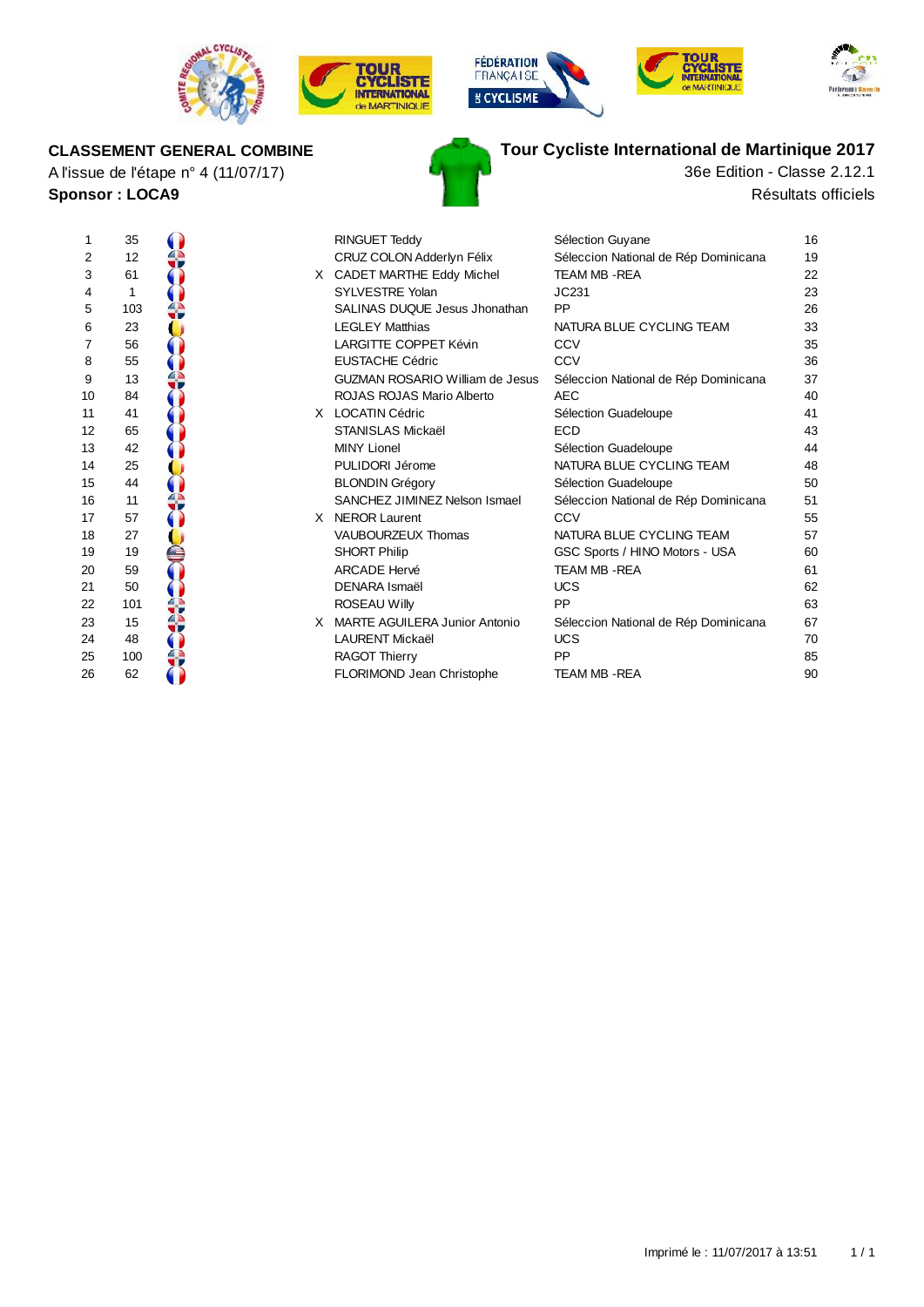







| Mardi 11 Juillet 2017 |        |
|-----------------------|--------|
| Distance              | 111,50 |

| <b>CLASSEMENT DU MEILLEUR ESPOIR</b> | Tour Cycliste International de Martinique 2017 |
|--------------------------------------|------------------------------------------------|
| Etape n°4 - TRINITE - MACOUBA        | 36e Edition - Classe 2.12.1                    |

**Sponsor : C.T.M.** Résultats officiels Moy/Km : 38,310 km/h

| Ί                       | 41 |                                                                                                                                                                                                                                |
|-------------------------|----|--------------------------------------------------------------------------------------------------------------------------------------------------------------------------------------------------------------------------------|
| $\overline{\mathbf{c}}$ | 61 |                                                                                                                                                                                                                                |
| 3                       | 45 |                                                                                                                                                                                                                                |
| 4                       | 30 |                                                                                                                                                                                                                                |
| 5                       | 73 |                                                                                                                                                                                                                                |
|                         | 69 |                                                                                                                                                                                                                                |
| 6<br>7                  | 31 |                                                                                                                                                                                                                                |
| 8                       | 15 |                                                                                                                                                                                                                                |
| 9                       | 8  |                                                                                                                                                                                                                                |
| 10                      | 57 |                                                                                                                                                                                                                                |
| 11                      | 54 |                                                                                                                                                                                                                                |
| 12                      | 18 |                                                                                                                                                                                                                                |
| 13                      | 10 |                                                                                                                                                                                                                                |
| 14                      | 71 |                                                                                                                                                                                                                                |
| 15                      | 74 | Contract of the contract of the contract of the contract of the contract of the contract of the contract of the contract of the contract of the contract of the contract of the contract of the contract of the contract of th |
| 16                      | 32 |                                                                                                                                                                                                                                |
| 17                      | 29 |                                                                                                                                                                                                                                |
| 18                      | 33 |                                                                                                                                                                                                                                |
| 19                      | 34 |                                                                                                                                                                                                                                |
| 20                      | 75 |                                                                                                                                                                                                                                |
| 21                      | 77 |                                                                                                                                                                                                                                |
| $\overline{22}$         | 78 |                                                                                                                                                                                                                                |
|                         | 93 |                                                                                                                                                                                                                                |
| 23<br>24                | 37 |                                                                                                                                                                                                                                |
| 25<br>26                | 17 |                                                                                                                                                                                                                                |
|                         | 9  |                                                                                                                                                                                                                                |
| 27                      | 7  |                                                                                                                                                                                                                                |

| 1  | 41 | X. | <b>LOCATIN Cédric</b>                | Sélection Guadeloupe               | 02:54:38 |          |
|----|----|----|--------------------------------------|------------------------------------|----------|----------|
| 2  | 61 | X. | <b>CADET MARTHE Eddy Michel</b>      | <b>TEAM MB - REA</b>               | 02:54:40 | 00:00:02 |
| 3  | 45 | X. | <b>VINETOT Romain</b>                | Sélection Guadeloupe               | 02:56:43 | 00:02:05 |
| 4  | 30 | X. | <b>CARR Simon</b>                    | Entente Occitane Cyclisme Formatio | 02:56:44 | 00:02:06 |
| 5  | 73 | X. | <b>LAURENDOT Jean Emmanuel</b>       | VCF / WT                           | 03:04:25 | 00:09:47 |
| 6  | 69 | X  | <b>BARET AJAX Brandon</b>            | POJ                                | 03:04:25 | 00:09:47 |
| 7  | 31 | X. | <b>CERESUELA Mathieu</b>             | Entente Occitane Cyclisme Formatio | 03:04:25 | 00:09:47 |
| 8  | 15 | X  | <b>MARTE AGUILERA Junior Antonio</b> | Séleccion National de Rép Dominica | 03:06:19 | 00:11:41 |
| 9  | 8  | X  | <b>DALTON Alex</b>                   | VéloSchils-Interbike RT            | 03:06:40 | 00:12:02 |
| 10 | 57 | X. | <b>NEROR Laurent</b>                 | CCV                                | 03:06:42 | 00:12:04 |
| 11 | 54 | X. | <b>CIDOLIT Yannis</b>                | CCV                                | 03:06:42 | 00:12:04 |
| 12 | 18 | X  | <b>BRYAN Eric</b>                    | GSC Sports / HINO Motors - USA     | 03:07:26 | 00:12:48 |
| 13 | 10 | X. | <b>SERGENT Guillaume</b>             | VéloSchils-Interbike RT            | 03:09:09 | 00:14:31 |
| 14 | 71 | X. | <b>TOUSSAINT Damien</b>              | POJ                                | 03:11:06 | 00:16:28 |
| 15 | 74 | X. | LAURIN Morgan                        | VCF / WT                           | 03:11:06 | 00:16:28 |
| 16 | 32 | X. | <b>LOUBEAU Guillaume</b>             | Entente Occitane Cyclisme Formatio | 03:11:47 | 00:17:09 |
| 17 | 29 | X. | <b>CARMOUZE Quentin</b>              | Entente Occitane Cyclisme Formatio | 03:12:11 | 00:17:33 |
| 18 | 33 | X. | <b>MALBREIL Romain</b>               | Entente Occitane Cyclisme Formatio | 03:12:14 | 00:17:36 |
| 19 | 34 | X. | PINTOS-DUPUY Hugo                    | Entente Occitane Cyclisme Formatio | 03:19:37 | 00:24:59 |
| 20 | 75 | X. | <b>NUBUL Owan</b>                    | VCF / WT                           | 03:24:40 | 00:30:02 |
| 21 | 77 | X. | CAYROU Allan                         | VCF / WT                           | 03:26:19 | 00:31:41 |
| 22 | 78 | X. | <b>CLERY Sullyvan</b>                | VCF / WT                           | 03:30:12 | 00:35:34 |
| 23 | 93 | X. | NOSEL Jordan                         | <b>FEWOSS Crédit Mutuel/MB</b>     | 03:36:19 | 00:41:41 |
| 24 | 37 | X. | <b>TSANG YEE MOI Terry</b>           | Sélection Guyane                   | 03:36:55 | 00:42:17 |
| 25 | 17 | x. | MAY Jefferey                         | GSC Sports / HINO Motors - USA     | 03:40:23 | 00:45:45 |
| 26 | 9  | X. | <b>JONES Oliver</b>                  | VéloSchils-Interbike RT            | 03:44:20 | 00:49:42 |

27 7 X MCMURDO Max VéloSchils-Interbike RT 03:44:20 00:49:42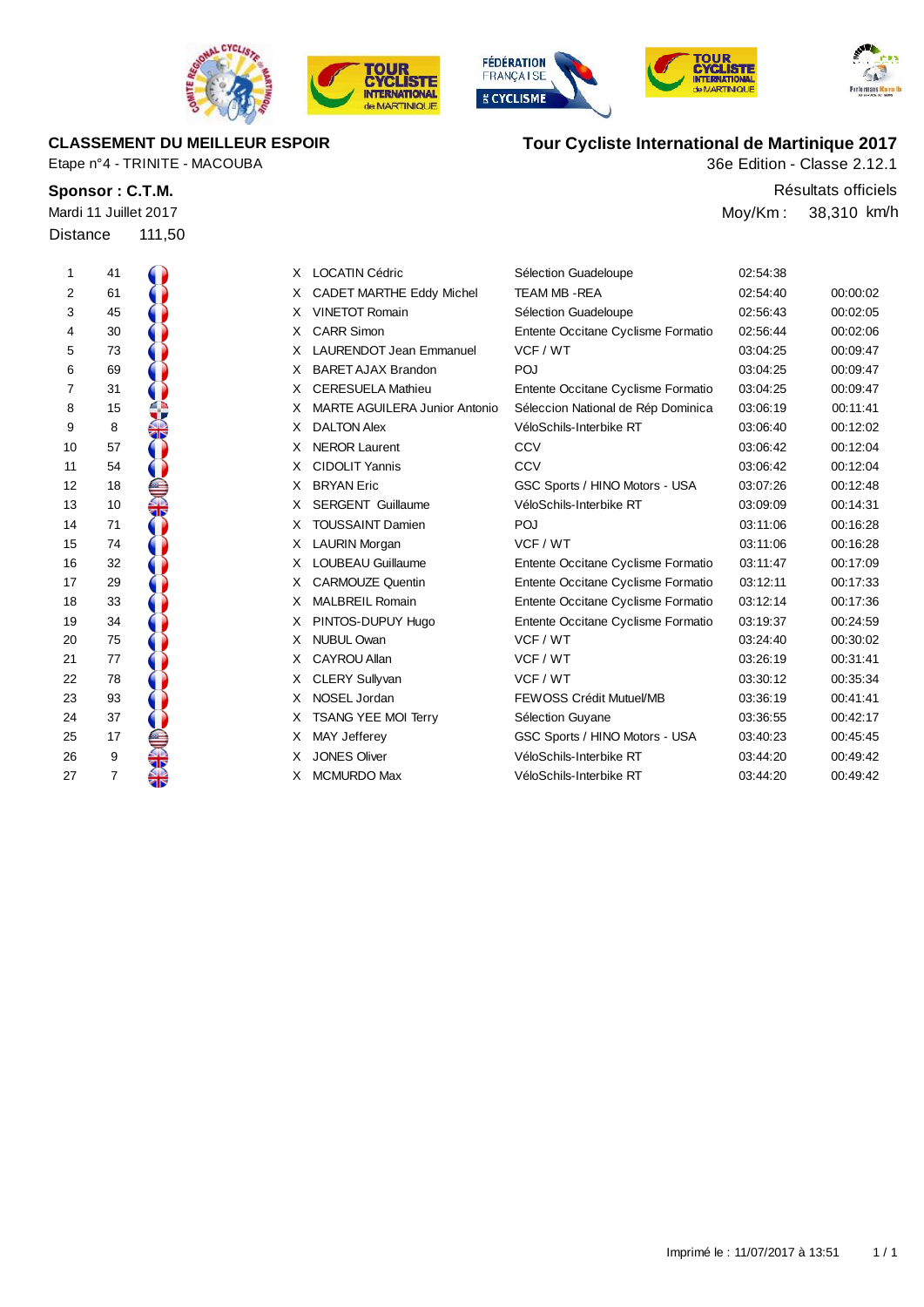

A l'issue de l'étape n° 4 (11/07/17)

**Sponsor : C.T.M.**



**TOUR** 





# **CLASSEMENT GENERAL DU MEILLEUR ESPOIR Tour Cycliste International de Martinique 2017**

Moy/Km : 40,612 km/h 36e Edition - Classe 2.12.1

Résultats officiels

| 1                          | 61                                           |                                                                          |
|----------------------------|----------------------------------------------|--------------------------------------------------------------------------|
| $\overline{\mathbf{c}}$    | 41                                           |                                                                          |
|                            | 30                                           |                                                                          |
|                            | 45                                           |                                                                          |
| 34567                      | 73                                           |                                                                          |
|                            | 57                                           |                                                                          |
|                            | 69                                           |                                                                          |
| 8                          | 15                                           |                                                                          |
| 9                          | 54                                           |                                                                          |
| 10                         | 71                                           |                                                                          |
| 11                         |                                              |                                                                          |
| 12                         | 29<br>74                                     |                                                                          |
| 13                         | 32                                           |                                                                          |
| $\frac{14}{5}$             |                                              |                                                                          |
| 15                         | 33<br>31<br>75                               |                                                                          |
| 16                         |                                              |                                                                          |
| 17                         | 10                                           |                                                                          |
| 18                         | 8                                            |                                                                          |
| 19                         | 18                                           |                                                                          |
| 20                         | 93                                           |                                                                          |
| 21                         | 37                                           |                                                                          |
|                            | 17                                           |                                                                          |
|                            | 77                                           |                                                                          |
| 22<br>23<br>24<br>25<br>26 | 34                                           |                                                                          |
|                            |                                              |                                                                          |
|                            | $\begin{array}{c} 78 \\ 7 \\ -1 \end{array}$ |                                                                          |
| 27                         | 9                                            | <b>CONTRACTOR</b> CONTRACTOR CONTRACTOR CONTRACTOR CONTRACTOR CONTRACTOR |
|                            |                                              |                                                                          |

|    |                |     |    |                                |                                      |          | טשושגט טוווטוטו |
|----|----------------|-----|----|--------------------------------|--------------------------------------|----------|-----------------|
| 1  | 61             |     |    | X CADET MARTHE Eddy Michel     | <b>TEAM MB-REA</b>                   | 11:33:20 |                 |
| 2  | 41             |     | X. | <b>LOCATIN Cédric</b>          | Sélection Guadeloupe                 | 11:33:39 | 00:00:19        |
| 3  | 30             |     |    | X CARR Simon                   | Entente Occitane Cyclisme Formation  | 11:35:45 | 00:02:25        |
| 4  | 45             |     | X  | <b>VINETOT Romain</b>          | Sélection Guadeloupe                 | 11:38:55 | 00:05:35        |
| 5  | 73             |     |    | <b>LAURENDOT Jean Emmanuel</b> | VCF / WT                             | 11:44:21 | 00:11:01        |
| 6  | 57             |     | X. | <b>NEROR Laurent</b>           | CCV                                  | 11:45:01 | 00:11:41        |
| 7  | 69             |     | x  | <b>BARET AJAX Brandon</b>      | POJ                                  | 11:45:19 | 00:11:59        |
| 8  | 15             |     |    | MARTE AGUILERA Junior Anto     | Séleccion National de Rép Dominicana | 11:47:12 | 00:13:52        |
| 9  | 54             |     | X. | <b>CIDOLIT Yannis</b>          | <b>CCV</b>                           | 11:50:16 | 00:16:56        |
| 10 | 71             |     |    | <b>TOUSSAINT Damien</b>        | POJ                                  | 11:52:47 | 00:19:27        |
| 11 | 29             |     | X. | <b>CARMOUZE Quentin</b>        | Entente Occitane Cyclisme Formation  | 11:54:25 | 00:21:05        |
| 12 | 74             |     | X  | <b>LAURIN Morgan</b>           | VCF / WT                             | 11:57:49 | 00:24:29        |
| 13 | 32             |     |    | <b>LOUBEAU Guillaume</b>       | Entente Occitane Cyclisme Formation  | 12:00:42 | 00:27:22        |
| 14 | 33             |     | X  | <b>MALBREIL Romain</b>         | Entente Occitane Cyclisme Formation  | 12:02:34 | 00:29:14        |
| 15 | 31             |     | X. | <b>CERESUELA Mathieu</b>       | Entente Occitane Cyclisme Formation  | 12:13:08 | 00:39:48        |
| 16 | 75             |     |    | X NUBUL Owan                   | VCF / WT                             | 12:14:02 | 00:40:42        |
| 17 | 10             |     |    | <b>SERGENT Guillaume</b>       | VéloSchils-Interbike RT              | 12:19:43 | 00:46:23        |
| 18 | 8              |     | X. | <b>DALTON Alex</b>             | VéloSchils-Interbike RT              | 12:19:50 | 00:46:30        |
| 19 | 18             |     |    | <b>BRYAN</b> Eric              | GSC Sports / HINO Motors - USA       | 12:21:18 | 00:47:58        |
| 20 | 93             |     | X  | NOSEL Jordan                   | FEWOSS Crédit Mutuel/MB              | 12:34:29 | 01:01:09        |
| 21 | 37             |     | X. | <b>TSANG YEE MOI Terry</b>     | Sélection Guyane                     | 12:48:49 | 01:15:29        |
| 22 | 17             |     | X  | <b>MAY Jefferey</b>            | GSC Sports / HINO Motors - USA       | 12:59:50 | 01:26:30        |
| 23 | 77             |     | x  | CAYROU Allan                   | VCF / WT                             | 13:04:38 | 01:31:18        |
| 24 | 34             |     |    | PINTOS-DUPUY Hugo              | Entente Occitane Cyclisme Formation  | 13:04:43 | 01:31:23        |
| 25 | 78             |     | X. | <b>CLERY Sullyvan</b>          | VCF / WT                             | 13:20:52 | 01:47:32        |
| 26 | $\overline{7}$ |     |    | <b>MCMURDO Max</b>             | VéloSchils-Interbike RT              | 13:39:37 | 02:06:17        |
| 27 | 9              | ৰাস | X. | <b>JONES Oliver</b>            | VéloSchils-Interbike RT              | 13.51.45 | 02:18:25        |
|    |                |     |    |                                |                                      |          |                 |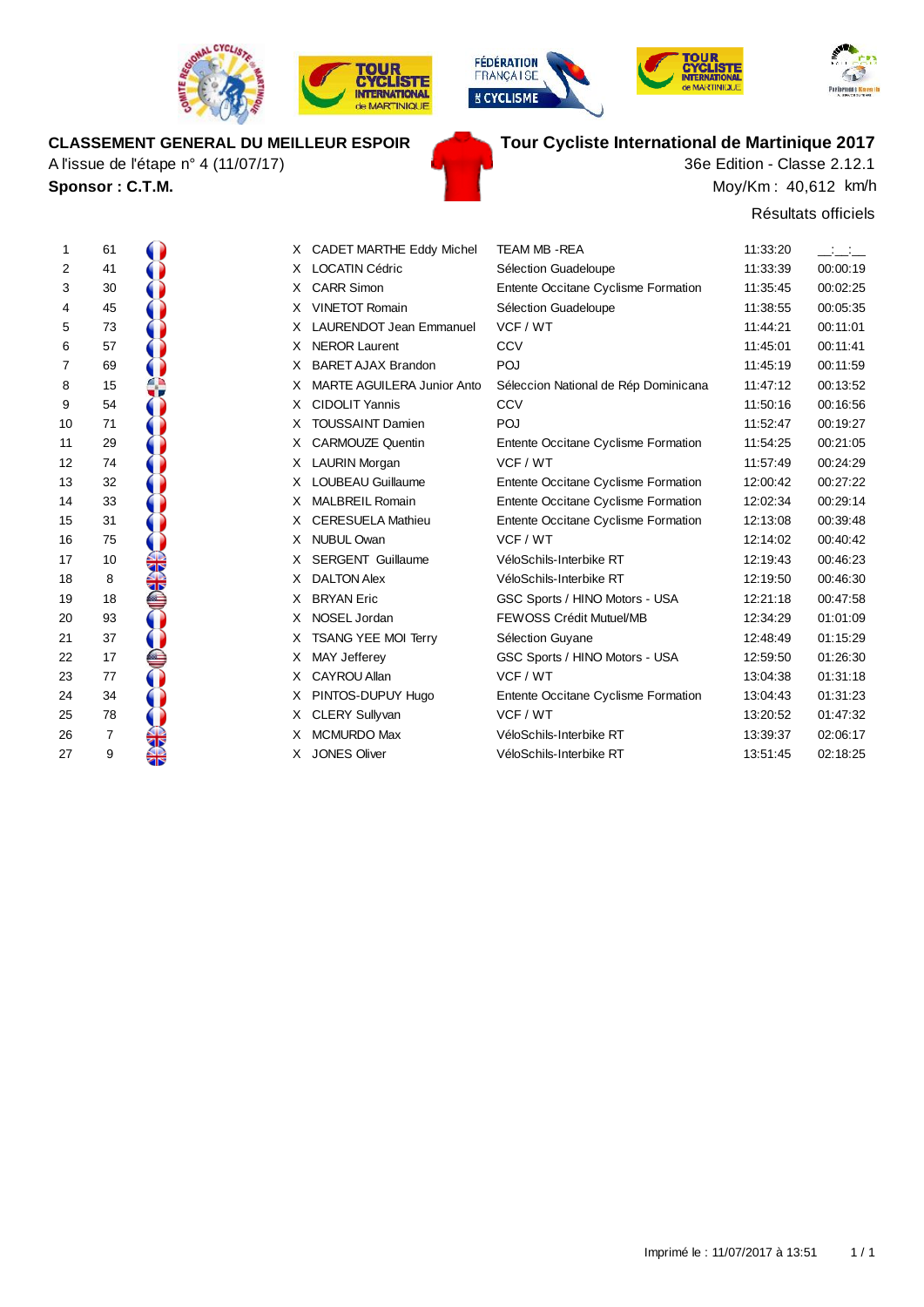







### **CLASSEMENT SPRINTS INTERMEDIAIRES**

Etape n°4 - TRINITE - MACOUBA Mardi 11 Juillet 2017

### **Sponsor : AIR CARAIBES - RCI**

| 1              | 59 |  |
|----------------|----|--|
| $\overline{2}$ | 13 |  |
| 3              | 50 |  |
| 4              | 48 |  |
| 5              | 61 |  |
| 6              | 14 |  |
| 7              | 46 |  |
| 8              | 41 |  |
| 9              | 25 |  |
| 1∩             | RN |  |

| 1  | 59 |    | <b>ARCADE Hervé</b>                    | TEAM MB - REA                      | 20             |
|----|----|----|----------------------------------------|------------------------------------|----------------|
| 2  | 13 |    | <b>GUZMAN ROSARIO William de Jesus</b> | Séleccion National de Rép Dominica | 8              |
| 3  | 50 |    | DENARA Ismaël                          | <b>UCS</b>                         | 5              |
| 4  | 48 |    | <b>LAURENT Mickaël</b>                 | <b>UCS</b>                         | 3              |
| 5. | 61 | X. | <b>CADET MARTHE Eddy Michel</b>        | <b>TEAM MB -REA</b>                | $\overline{2}$ |
| 6  | 14 |    | CUETO MONTERO Juan José                | Séleccion National de Rép Dominica | $\overline{2}$ |
| 7  | 46 |    | <b>JEAN-JACQUES Kenny</b>              | Sélection Guadeloupe               | 1              |
| 8  | 41 | x  | <b>LOCATIN Cédric</b>                  | Sélection Guadeloupe               | 1              |
| 9  | 25 |    | PULIDORI Jérome                        | NATURA BLUE CYCLING TEAM           | 1              |
| 10 | 60 |    | <b>FLAVIEN Marc</b>                    | TEAM MB - REA                      | 1              |
|    |    |    |                                        |                                    |                |

# **Tour Cycliste International de Martinique 2017**

Résultats officiels 36e Edition - Classe 2.12.1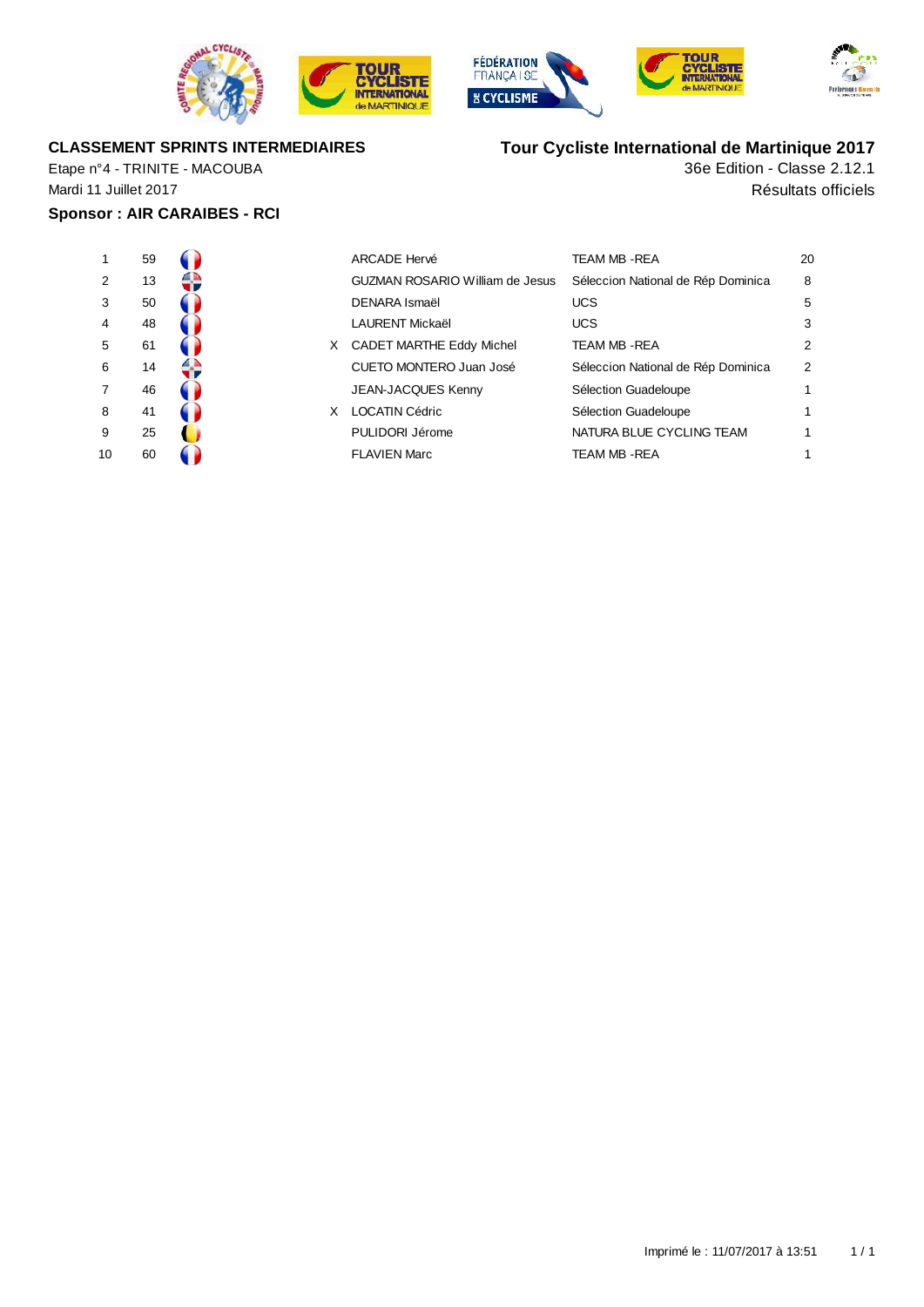

**TOUR CYCLISTE**<br>INTERNATIONAL

**Je MARTINIQUE** 





**Tour Cycliste International de Martinique 2017**



**ETAPE - POINTS CHAUDS**

Etape n°4 - TRINITE - MACOUBA

**Sponsor : AIR CARAIBES - RCI** Résultats officiels

Mardi 11 Juillet 2017

#### **1** km 11,40 **RD1 - Four à chaux radar**

36e Edition - Classe 2.12.1

| Rang | <b>Dos</b> | UCI | <b>Nom</b><br>ы         | Equipe                               | <b>Points</b> |
|------|------------|-----|-------------------------|--------------------------------------|---------------|
|      | 59         |     | ARCADE Hervé            | TEAM MB -REA                         | 5             |
|      | 48         |     | LAURENT Mickaël         | <b>UCS</b>                           | 3             |
|      | 14         |     | CUETO MONTERO Juan José | Séleccion National de Rép Dominicana |               |
|      | 60         |     | <b>FLAVIEN Marc</b>     | TEAM MB -REA                         |               |

#### **2** km 31,50 **RD3 - Palais des sports**

| Rang | Dos | UCI | <b>Nom</b>                             | Equipe                               | <b>Points</b> |
|------|-----|-----|----------------------------------------|--------------------------------------|---------------|
|      | 59  |     | ARCADE Hervé                           | TEAM MB -REA                         |               |
|      | 50  |     | DENARA Ismaël                          | <b>UCS</b>                           | ◠<br>×.       |
|      | 13  |     | <b>GUZMAN ROSARIO William de Jesus</b> | Séleccion National de Rép Dominicana |               |
|      | 25  |     | PULIDORI Jérome                        | INATURA BLUE CYCLING TEAM            |               |

#### **3** km 67,70 **RN1 - Echangeur dillon**

| Rang | <b>Dos</b> | UCI | <b>Nom</b>                             | Equipe                               | <b>Points</b> |
|------|------------|-----|----------------------------------------|--------------------------------------|---------------|
|      | 59         |     | ARCADE Hervé                           | TEAM MB - REA                        |               |
|      | 13         |     | <b>GUZMAN ROSARIO William de Jesus</b> | Séleccion National de Rép Dominicana |               |
|      | 61         |     | X CADET MARTHE Eddy Michel             | TEAM MB -REA                         |               |
|      | 41         |     | LOCATIN Cédric<br>X.                   | Sélection Guadeloupe                 |               |

#### $\blacksquare$  **5761OUIS** km 0,00 **sT6lOUIS**

| Rang | Dos | UCI | <b>Nom</b><br>ັ                        | Equipe                               | <b>Points</b> |
|------|-----|-----|----------------------------------------|--------------------------------------|---------------|
|      | 59  |     | ARCADE Hervé                           | TEAM MB -REA                         |               |
|      | 13  |     | <b>GUZMAN ROSARIO William de Jesus</b> | Séleccion National de Rép Dominicana |               |
|      | 50  |     | DENARA Ismaël                          | <b>UCS</b>                           |               |
|      | 46  |     | JEAN-JACQUES Kenny                     | Sélection Guadeloupe                 |               |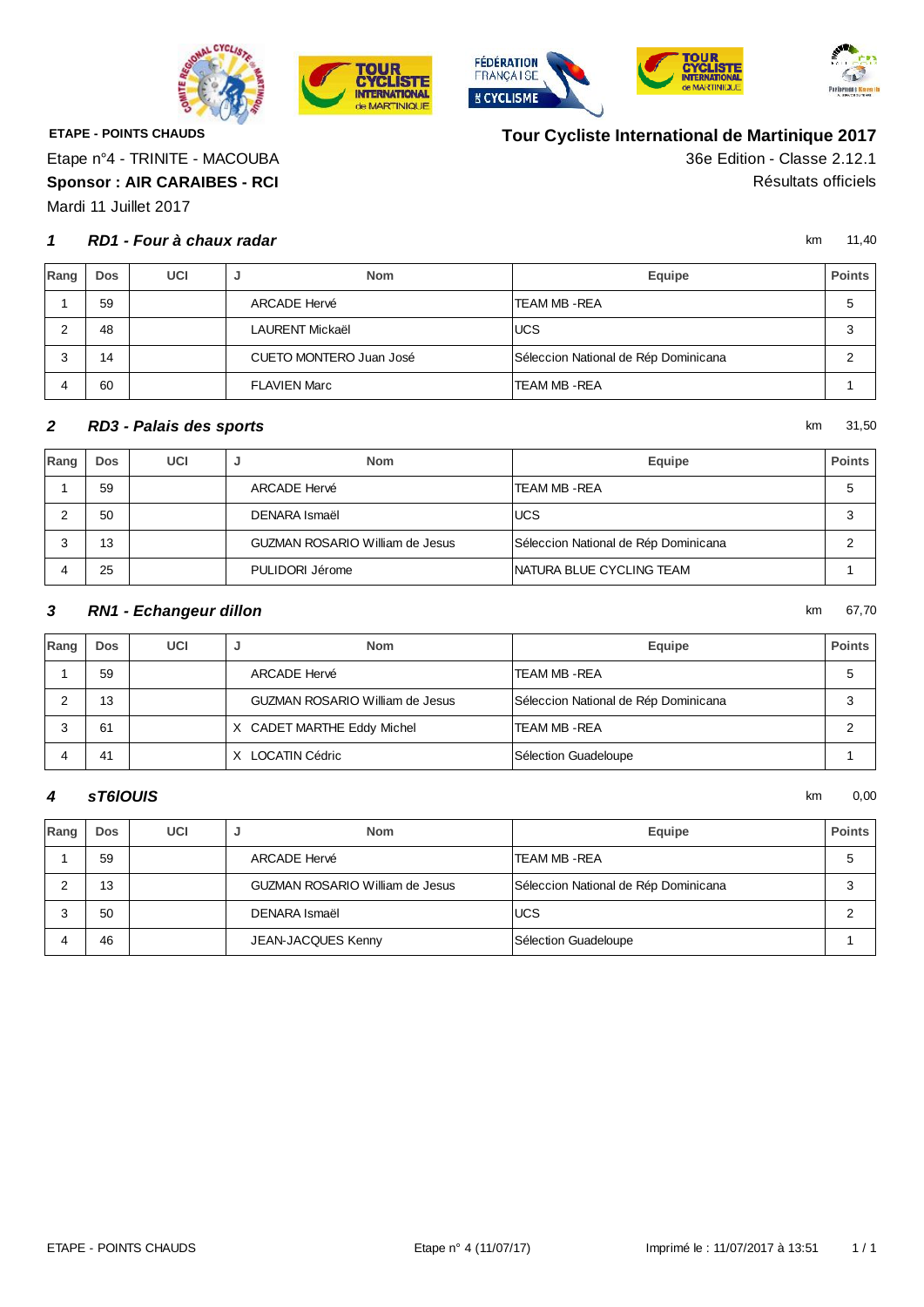







### **CLASSEMENT GENERAL SPRINTS INTERMEDIAIRES**

**Sponsor : AIR CARAIBES - RCI** Résultats officiels A l'issue de l'étape n° 4 (11/07/17)



36e Edition - Classe 2.12.1

| ı                       | ວອ |  |
|-------------------------|----|--|
| $\overline{\mathbf{c}}$ | 25 |  |
| 3                       | 13 |  |
| $\overline{\mathbf{4}}$ | 48 |  |
| 5                       | 27 |  |
| 6                       | 55 |  |
| $\overline{7}$          | 50 |  |
| 8                       | 11 |  |
| 9                       | 57 |  |
| 10                      | 12 |  |
| 11                      | 56 |  |
| 12                      | 14 |  |
| 13                      | 61 |  |
| 14                      | 44 |  |
| 15                      | 60 |  |
| 16                      | 2  |  |
| 17                      | 41 |  |
| 18                      | 65 |  |
| 19                      | 42 |  |
| 20                      | 46 |  |
|                         |    |  |

| 1  | 59             |    | <b>ARCADE Hervé</b>                    | <b>TEAM MB - REA</b>               | 47             |
|----|----------------|----|----------------------------------------|------------------------------------|----------------|
| 2  | 25             |    | PULIDORI Jérome                        | NATURA BLUE CYCLING TEAM           | 11             |
| 3  | 13             |    | <b>GUZMAN ROSARIO William de Jesus</b> | Séleccion National de Rép Dominica | 8              |
| 4  | 48             |    | <b>LAURENT Mickaël</b>                 | <b>UCS</b>                         | 8              |
| 5  | 27             |    | <b>VAUBOURZEUX Thomas</b>              | NATURA BLUE CYCLING TEAM           | 8              |
| 6  | 55             |    | <b>EUSTACHE Cédric</b>                 | CCV                                | 5              |
| 7  | 50             |    | DENARA Ismaël                          | <b>UCS</b>                         | 5              |
| 8  | 11             |    | SANCHEZ JIMINEZ Nelson Ismael          | Séleccion National de Rép Dominica | 4              |
| 9  | 57             | X. | <b>NEROR Laurent</b>                   | CCV                                | 4              |
| 10 | 12             |    | CRUZ COLON Adderlyn Félix              | Séleccion National de Rép Dominica | 3              |
| 11 | 56             |    | <b>LARGITTE COPPET Kévin</b>           | CCV                                | 3              |
| 12 | 14             |    | <b>CUETO MONTERO Juan José</b>         | Séleccion National de Rép Dominica | 3              |
| 13 | 61             | X. | <b>CADET MARTHE Eddy Michel</b>        | <b>TEAM MB - REA</b>               | 2              |
| 14 | 44             |    | <b>BLONDIN Grégory</b>                 | Sélection Guadeloupe               | $\overline{2}$ |
| 15 | 60             |    | <b>FLAVIEN Marc</b>                    | TEAM MB-REA                        | $\overline{2}$ |
| 16 | $\overline{2}$ |    | <b>BELLEMARE Christopher</b>           | JC231                              | $\overline{2}$ |
| 17 | 41             | X. | <b>LOCATIN Cédric</b>                  | Sélection Guadeloupe               | 1              |
| 18 | 65             |    | <b>STANISLAS Mickaël</b>               | <b>ECD</b>                         | 1              |
| 19 | 42             |    | <b>MINY Lionel</b>                     | Sélection Guadeloupe               | 1              |
| 20 | 46             |    | <b>JEAN-JACQUES Kenny</b>              | Sélection Guadeloupe               | 1              |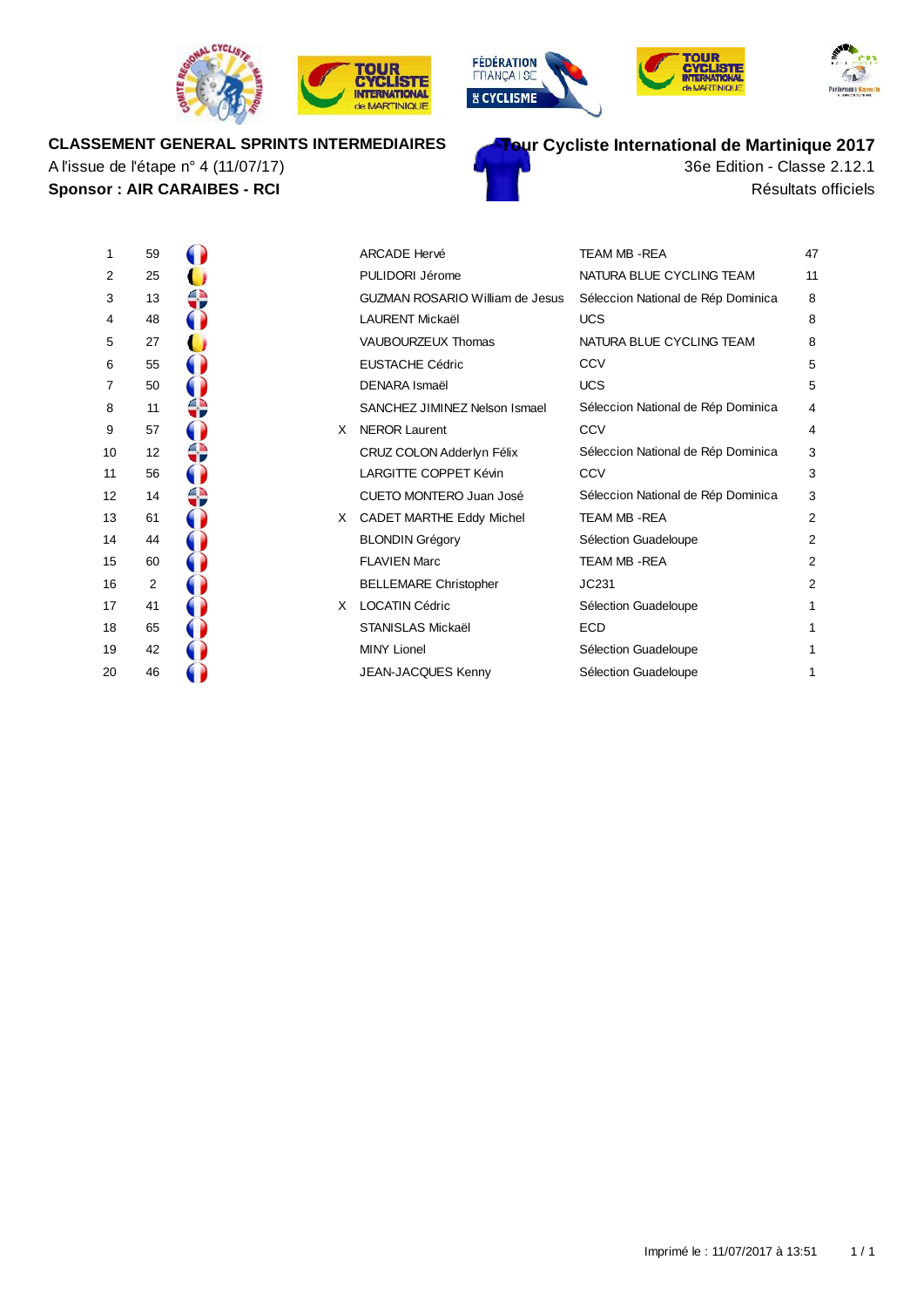









# **Tour Cycliste International de Martinique 2017**

36e Edition - Classe 2.12.1

Distance 111,50 km Résultats officiels

| 1              | 59             |  |
|----------------|----------------|--|
| $\overline{2}$ | 103            |  |
| 3              | 13             |  |
| 4              | 12             |  |
| 5              | 50             |  |
| 6              | 41             |  |
| $\overline{7}$ | 48             |  |
| 8              | 61             |  |
| C              | $\overline{A}$ |  |

Etape n°4 - TRINITE - MACOUBA

**CLASSEMENT COMBATIVITE**

**Sponsor : FRANCAISE DES JEUX**

Mardi 11 Juillet 2017

|                | 59  |  | <b>ARCADE Hervé</b>                    | TEAM MB - REA                     | 20 |
|----------------|-----|--|----------------------------------------|-----------------------------------|----|
| $\overline{2}$ | 103 |  | SALINAS DUQUE Jesus Jhonathan          | <b>PP</b>                         | 8  |
| 3              | 13  |  | <b>GUZMAN ROSARIO William de Jesus</b> | Séleccion National de Rép Dominic | 7  |
| 4              | 12  |  | CRUZ COLON Adderlyn Félix              | Séleccion National de Rép Dominic | 5  |
| 5              | 50  |  | DENARA Ismaël                          | <b>UCS</b>                        | 4  |
| 6              | 41  |  | X LOCATIN Cédric                       | Sélection Guadeloupe              | 3  |
|                | 48  |  | <b>LAURENT Mickaël</b>                 | <b>UCS</b>                        | 3  |
| 8              | 61  |  | X CADET MARTHE Eddy Michel             | <b>TEAM MB - REA</b>              |    |
| 9              | 14  |  | CUETO MONTERO Juan José                | Séleccion National de Rép Dominic |    |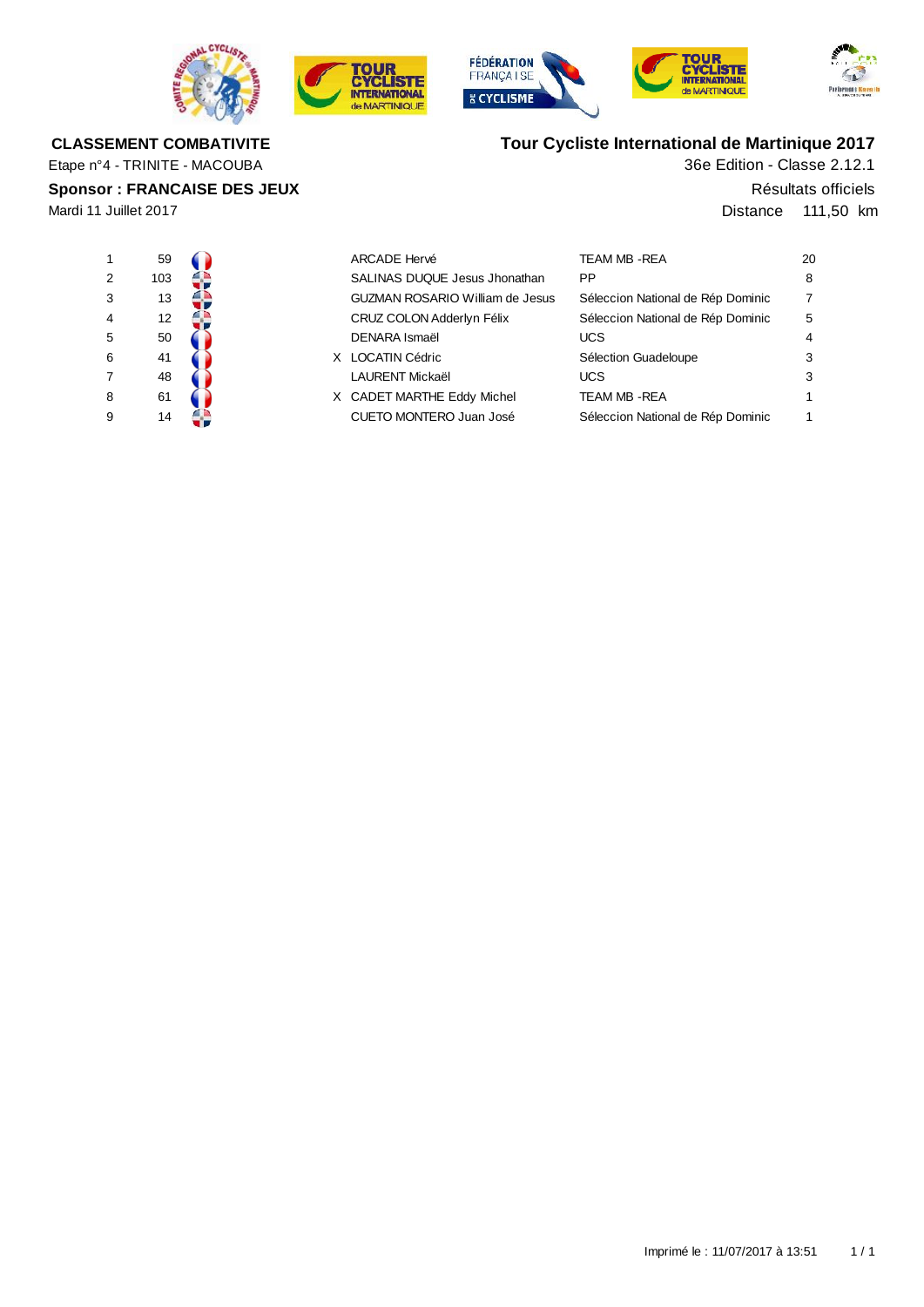









# A l'issue de l'étape n° 4 (11/07/17) 36e Edition - Classe 2.12.1

# **Sponsor : Mutuelle de France Unie** Résultats officiels



# **CLASSEMENT GENERAL COMBATIVITE Tour Cycliste International de Martinique 2017**

| Ί                       | ჂႸ  |                                                                                                                                                                                                                                      |
|-------------------------|-----|--------------------------------------------------------------------------------------------------------------------------------------------------------------------------------------------------------------------------------------|
| $\overline{\mathbf{c}}$ | 27  |                                                                                                                                                                                                                                      |
|                         | 1   |                                                                                                                                                                                                                                      |
| 34567                   | 13  |                                                                                                                                                                                                                                      |
|                         | 48  |                                                                                                                                                                                                                                      |
|                         | 101 |                                                                                                                                                                                                                                      |
|                         | 25  |                                                                                                                                                                                                                                      |
| 8                       | 103 |                                                                                                                                                                                                                                      |
| 9                       | 12  |                                                                                                                                                                                                                                      |
| 10                      | 30  |                                                                                                                                                                                                                                      |
| 11                      | 55  |                                                                                                                                                                                                                                      |
| 12                      | 23  |                                                                                                                                                                                                                                      |
| 13                      | 50  |                                                                                                                                                                                                                                      |
| 14                      | 41  |                                                                                                                                                                                                                                      |
| 15                      | 65  |                                                                                                                                                                                                                                      |
| 16                      | 42  |                                                                                                                                                                                                                                      |
| 17                      | 84  |                                                                                                                                                                                                                                      |
| 18                      | 56  |                                                                                                                                                                                                                                      |
| 19                      | 11  |                                                                                                                                                                                                                                      |
| 20                      | 57  | <b>Contract of the second contract of the second second contract of the second second second second second second second second second second second second second second second second second second second second second secon</b> |
|                         | 61  |                                                                                                                                                                                                                                      |
| 21<br>22                | 44  |                                                                                                                                                                                                                                      |
|                         |     |                                                                                                                                                                                                                                      |

|    | 59                |  | <b>ARCADE Hervé</b>                    | TEAM MB - REA                      | 46 |
|----|-------------------|--|----------------------------------------|------------------------------------|----|
| 2  | 27                |  | VAUBOURZEUX Thomas                     | NATURA BLUE CYCLING TEAM           | 15 |
| 3  |                   |  | <b>SYLVESTRE Yolan</b>                 | JC231                              | 13 |
| 4  | 13                |  | <b>GUZMAN ROSARIO William de Jesus</b> | Séleccion National de Rép Dominica | 12 |
| 5  | 48                |  | <b>LAURENT Mickaël</b>                 | <b>UCS</b>                         | 12 |
| 6  | 101               |  | <b>ROSEAU Willy</b>                    | PP                                 | 11 |
| 7  | 25                |  | PULIDORI Jérome                        | NATURA BLUE CYCLING TEAM           | 9  |
| 8  | 103               |  | SALINAS DUQUE Jesus Jhonathan          | <b>PP</b>                          | 8  |
| 9  | $12 \overline{ }$ |  | CRUZ COLON Adderlyn Félix              | Séleccion National de Rép Dominica | 8  |
| 10 | 30                |  | X CARR Simon                           | Entente Occitane Cyclisme Formatio | 8  |
| 11 | 55                |  | <b>EUSTACHE Cédric</b>                 | <b>CCV</b>                         | 5  |
| 12 | 23                |  | <b>LEGLEY Matthias</b>                 | NATURA BLUE CYCLING TEAM           | 5  |
| 13 | 50                |  | <b>DENARA Ismaël</b>                   | <b>UCS</b>                         | 4  |
| 14 | 41                |  | X LOCATIN Cédric                       | Sélection Guadeloupe               | 3  |
| 15 | 65                |  | STANISLAS Mickaël                      | <b>ECD</b>                         | 3  |
| 16 | 42                |  | <b>MINY Lionel</b>                     | Sélection Guadeloupe               | 3  |
| 17 | 84                |  | ROJAS ROJAS Mario Alberto              | <b>AEC</b>                         | 3  |
| 18 | 56                |  | LARGITTE COPPET Kévin                  | CCV                                | 3  |
| 19 | 11                |  | SANCHEZ JIMINEZ Nelson Ismael          | Séleccion National de Rép Dominica | 3  |
| 20 | 57                |  | X NEROR Laurent                        | CCV                                | 2  |
| 21 | 61                |  | X CADET MARTHE Eddy Michel             | TEAM MB - REA                      |    |
| 22 | 44                |  | <b>BLONDIN Grégory</b>                 | Sélection Guadeloupe               |    |
| 23 | 14                |  | CUETO MONTERO Juan José                | Séleccion National de Rép Dominica |    |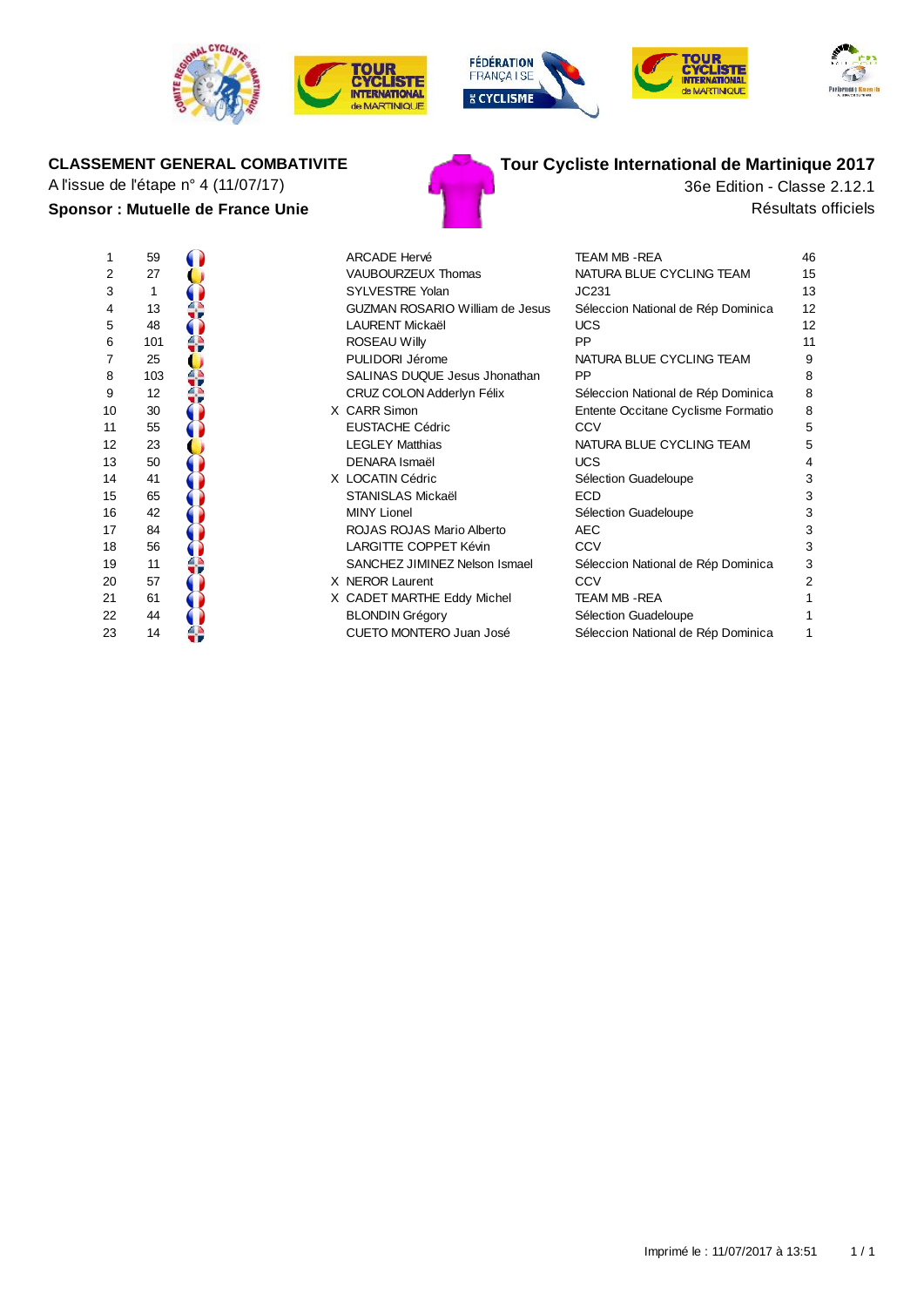







Etape n°4 - TRINITE - MACOUBA

### **Sponsor : BANAMART**

Mardi 11 Juillet 2017

# **CLASSEMENT AU TEMPS PAR EQUIPE Tour Cycliste International de Martinique 2017**

36e Edition - Classe 2.12.1 Résultats officiels Distance 111,50 km

| 1  | Sélection Guadeloupe                 | 08:45:45:00 | <b>Contractor</b> | 38,174 |
|----|--------------------------------------|-------------|-------------------|--------|
| 2  | PP.                                  | 08:49:31:00 | 00.03.46.00       |        |
| 3  | Séleccion National de Rép Dominicana | 08:50:24:00 | 00:04:39:00       |        |
| 4  | TEAM MB-REA                          | 08:57:08:00 | 00:11:23:00       |        |
| 5  | CCV                                  | 08:57:41:00 | 00:11:56:00       |        |
| 6  | NATURA BLUE CYCLING TEAM             | 09:08:49:00 | 00.23.04.00       |        |
| 7  | UCS.                                 | 09:12:43:00 | 00.26.58.00       |        |
| 8  | Entente Occitane Cyclisme Formation  | 09:12:56:00 | 00:27:11:00       |        |
| 9  | VéloSchils-Interbike RT              | 09:13:01:00 | 00.27.16.00       |        |
| 10 | POJ                                  | 09:22:13:00 | 00.36.28.00       |        |
| 11 | Sélection Guyane                     | 09:22:21:00 | 00.36.36.00       |        |
| 12 | GSC Sports / HINO Motors - USA       | 09:22:22:00 | 00.36.37.00       |        |
| 13 | AEC.                                 | 09:30:08:00 | 00:44:23:00       |        |
| 14 | VCF / WT                             | 09:40:11:00 | 00.54.26.00       |        |
| 15 | WT.                                  | 10:26:51:00 | 01:41:06:00       |        |
|    |                                      |             |                   |        |
|    |                                      |             |                   |        |
|    |                                      |             |                   |        |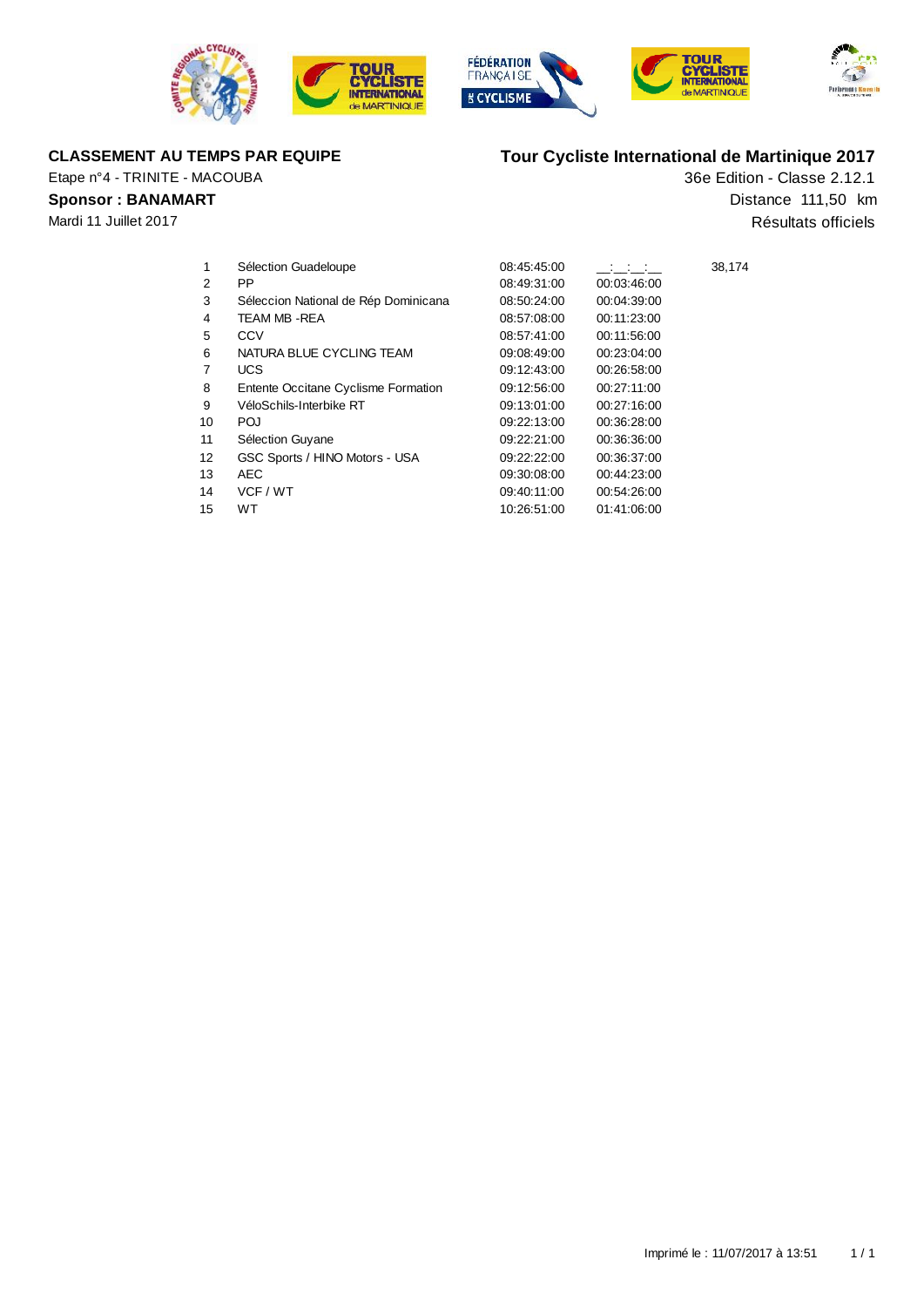







## **CLASSEMENT GENERAL AU TEMPS PAR EQUIPE**

A l'issue de l'étape n° 4 (11/07/17)

#### **Sponsor : BANAMART**

**Tour Cycliste International de Martinique 2017**

36e Edition - Classe 2.12.1 Résultats officiels

| 1  | Sélection Guadeloupe                 | 34:42:39 | $\sim 10^{11}$ m $^{-1}$ | 40,561 |
|----|--------------------------------------|----------|--------------------------|--------|
| 2  | Séleccion National de Rép Dominicana | 34:45:02 | 00:02:23                 |        |
| 3  | <b>PP</b>                            | 34:48:17 | 00:05:38                 |        |
| 4  | TEAM MB - REA                        | 34:53:34 | 00:10:55                 |        |
| 5  | CCV                                  | 34.54.55 | 00:12:16                 |        |
| 6  | NATURA BLUE CYCLING TEAM             | 35:03:03 | 00:20:24                 |        |
| 7  | <b>UCS</b>                           | 35:13:07 | 00:30:28                 |        |
| 8  | Entente Occitane Cyclisme Formation  | 35.21.46 | 00:39:07                 |        |
| 9  | Sélection Guyane                     | 35:28:17 | 00:45:38                 |        |
| 10 | <b>POJ</b>                           | 35:29:19 | 00:46:40                 |        |
| 11 | GSC Sports / HINO Motors - USA       | 35:37:50 | 00:55:11                 |        |
| 12 | <b>AEC</b>                           | 35:40:34 | 00:57:55                 |        |
| 13 | VCF / WT                             | 35:54:31 | 01:11:52                 |        |
| 14 | VéloSchils-Interbike RT              | 36:17:20 | 01:34:41                 |        |
| 15 | <b>WT</b>                            | 39:02:43 | 04:20:04                 |        |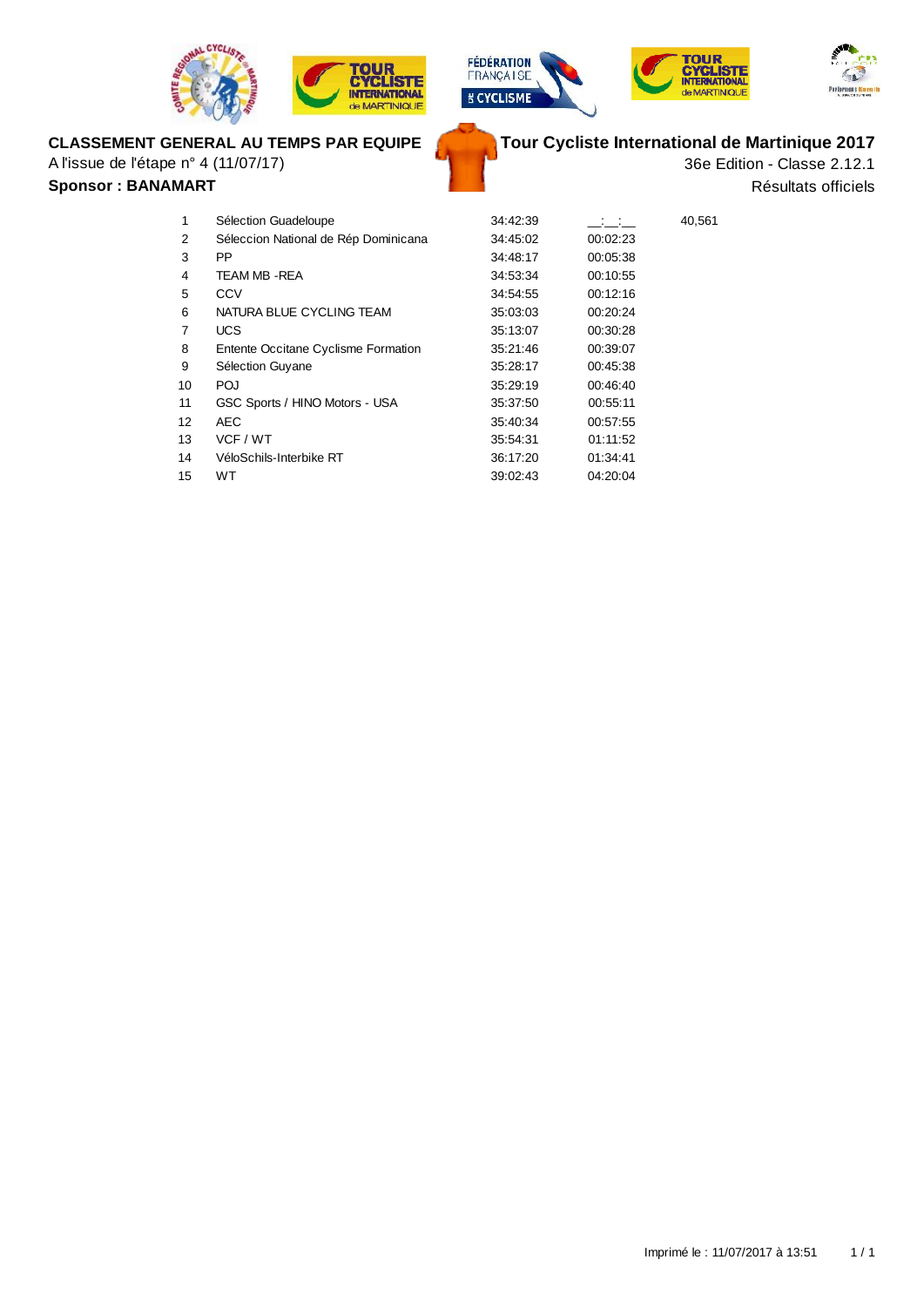





#### **COMMUNIQUES**

A l'issue de l'étape n° 4 (11/07/17)

**Tour Cycliste International de Martinique 2017**

36e Edition - Classe 2.12.1

# **COMMUNIQUE No 5 DU JURY**

**ART R39.1** Ravitaillement irrégulier DS RÈpublique Dominicaine DS VELOSCHILS DS Vélo Club Francois Amende :  $35 \text{ }\mathbb{C}$ 

**MOTOS**

Avertissement avant exclusion de la moto 22 pour ne pas avoir respecté les instructions des commissaires

Exclusion pour 1 journée de la MOTO 4 (dangereuse sur la course)

RAPPEL :

Les motos de presse ne doivent pas passer la ligne d'arriée avec les coureurs et doivent IMPERATIVEMENT prendre la dérivation.

**ART R6**

Comportement dangereux à l'échelon course DS Pédale Pilotine - JOACHIM ARNAUD GUSTAVE Amende 50 € avant exclusion de la course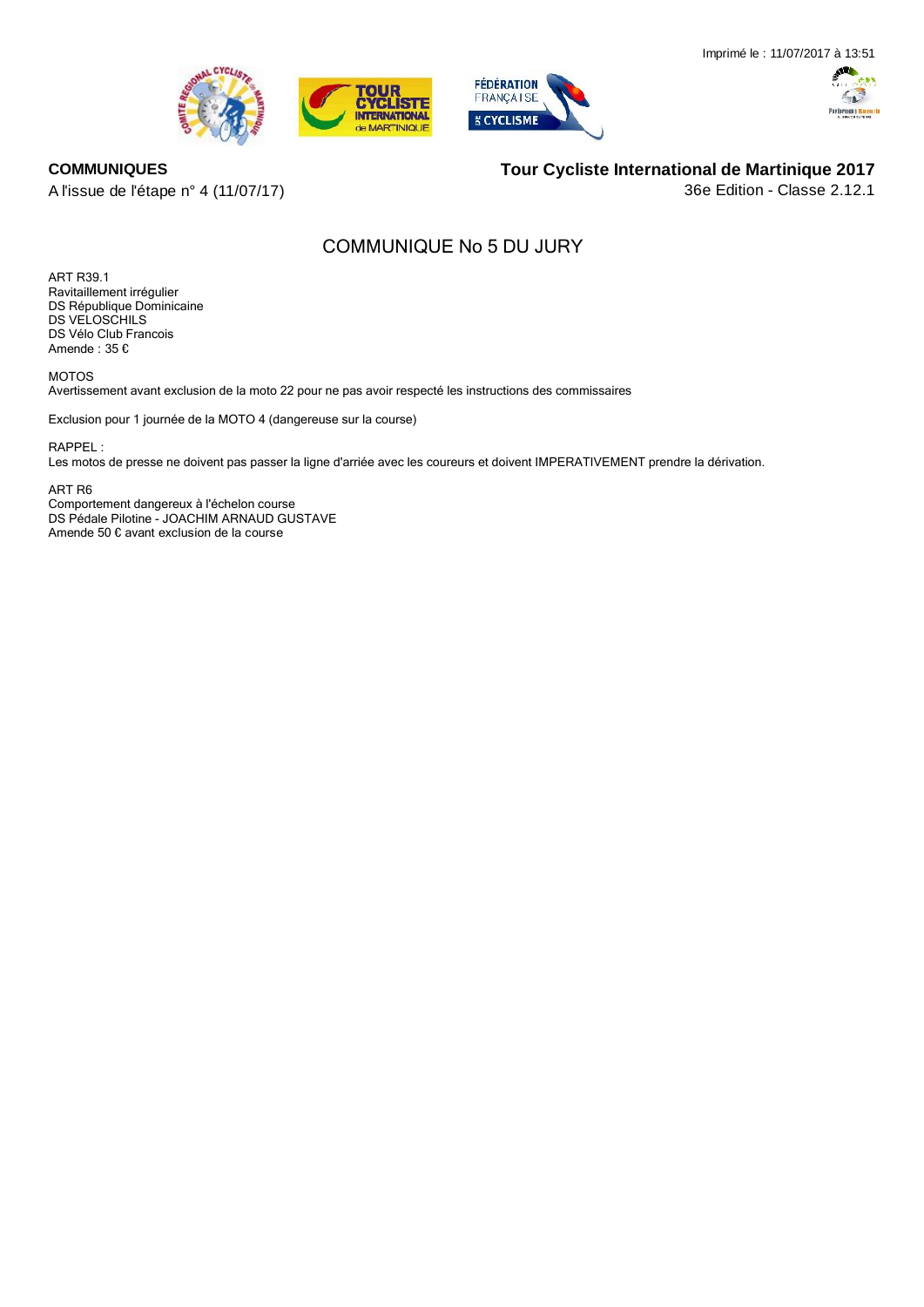







**Tour Cycliste International de Martinique 2017**

36e Edition - Classe 2.12.1 Du 8 Juillet 2017 Au 16 Juillet 2017

### **PORT DES MAILLOTS POUR LA PROCHAINE ETAPE**

A l'issue de l'étape n° 4 Résultats officiels

| Maillot                                                           | Dos | Nom du coureur                     | Nom de l'équipe                |
|-------------------------------------------------------------------|-----|------------------------------------|--------------------------------|
| Jaune<br>Général individuel au temps<br><b>FRANCAISE DES JEUX</b> | 103 | <b>SALINAS DUQUE Jesus Jhonath</b> | PP                             |
| <b>Blanc</b><br>Général individuel aux points<br>ORANGE           | 1   | SYLVESTRE Yolan                    | JC231                          |
| Pois rouges<br>Général Meilleur Grimpeur<br><b>SOCARIZ</b>        | 27  | VAUBOURZEUX Thomas                 | NATURA BLUE CYCLING TEAM       |
| Vert<br>Général Combiné<br>LOCA9                                  | 35  | <b>RINGUET Teddy</b>               | Sélection Guyane               |
| Orange<br>Général au temps par équipe<br><b>BANAMART</b>          | 41  | X LOCATIN Cédric                   | Sélection Guadeloupe           |
| Rouge<br>Général Meilleur Jeune<br>C.T.M.                         | 61  | X CADET MARTHE Eddy Michel         | <b>TEAM MB-REA</b>             |
| <b>Bleu</b><br>Général Points Chauds<br>AIR CARAIBES - RCI        | 59  | <b>ARCADE Hervé</b>                | <b>TEAM MB-REA</b>             |
| Cyclamen<br>Général Combativité<br>Mutuelle de France Unie        | 13  | <b>GUZMAN ROSARIO William de J</b> | Séleccion National de Rép Domi |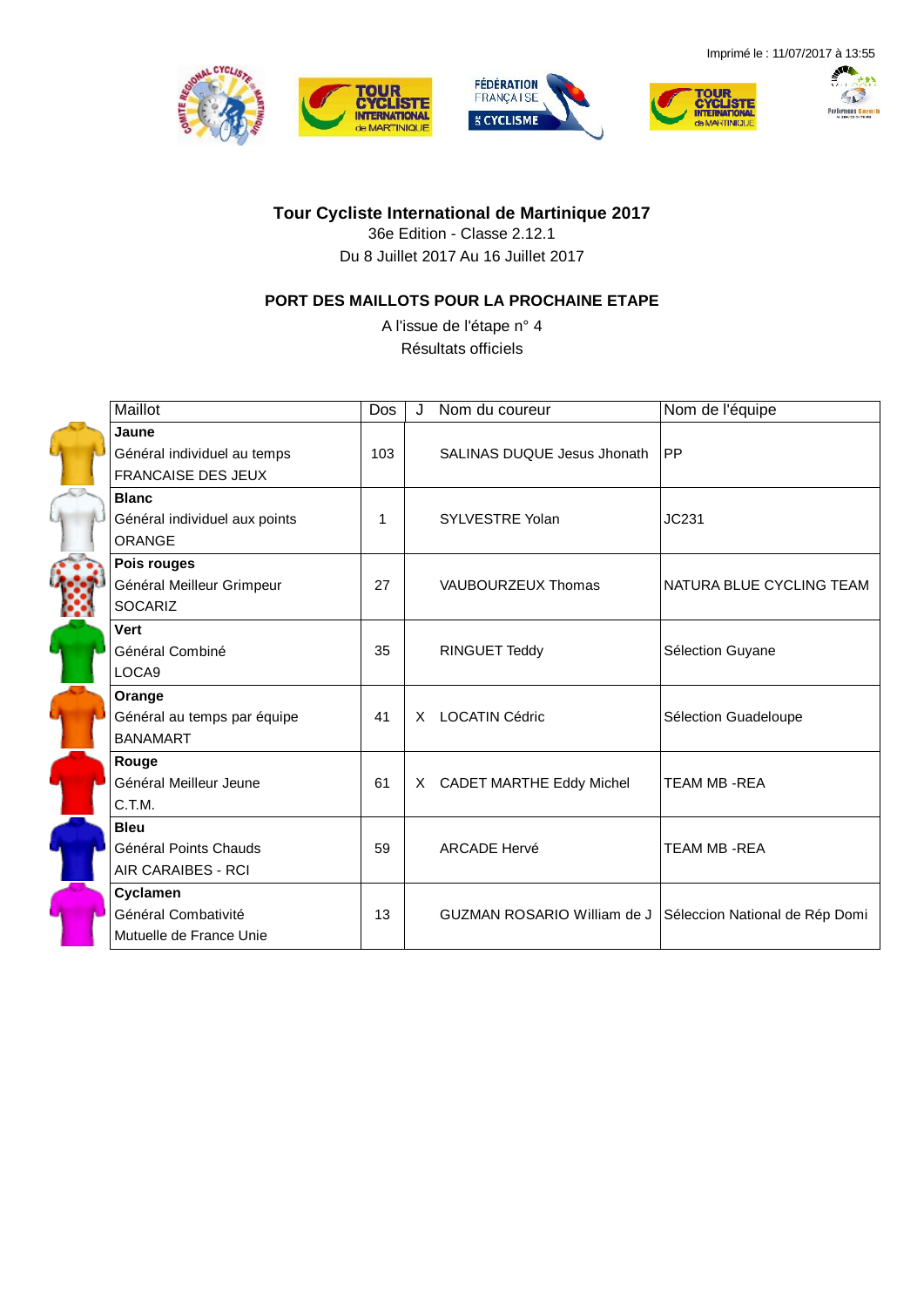





### **ORDRE DES VOITURES POUR LA PROCHAINE ETAPE**

A l'issue de l'étape n° 4 (11/07/17)

**Tour Cycliste International de Martinique 2017**

36e Edition - Classe 2.12.1 Liste officielle

- PP
- JC231
- Sélection Guyane
- TEAM MB -REA
- Séleccion National de Rép Dominicana
- Sélection Guadeloupe
- ECD
- AEC
- CCV
- NATURA BLUE CYCLING TEAM
- Entente Occitane Cyclisme Formation
- GSC Sports / HINO Motors USA
- VéloSchils-Interbike RT
- UCS
- VCF / WT
- POJ
- TEAM CARAIBE
- FEWOSS Crédit Mutuel/MB
- WT